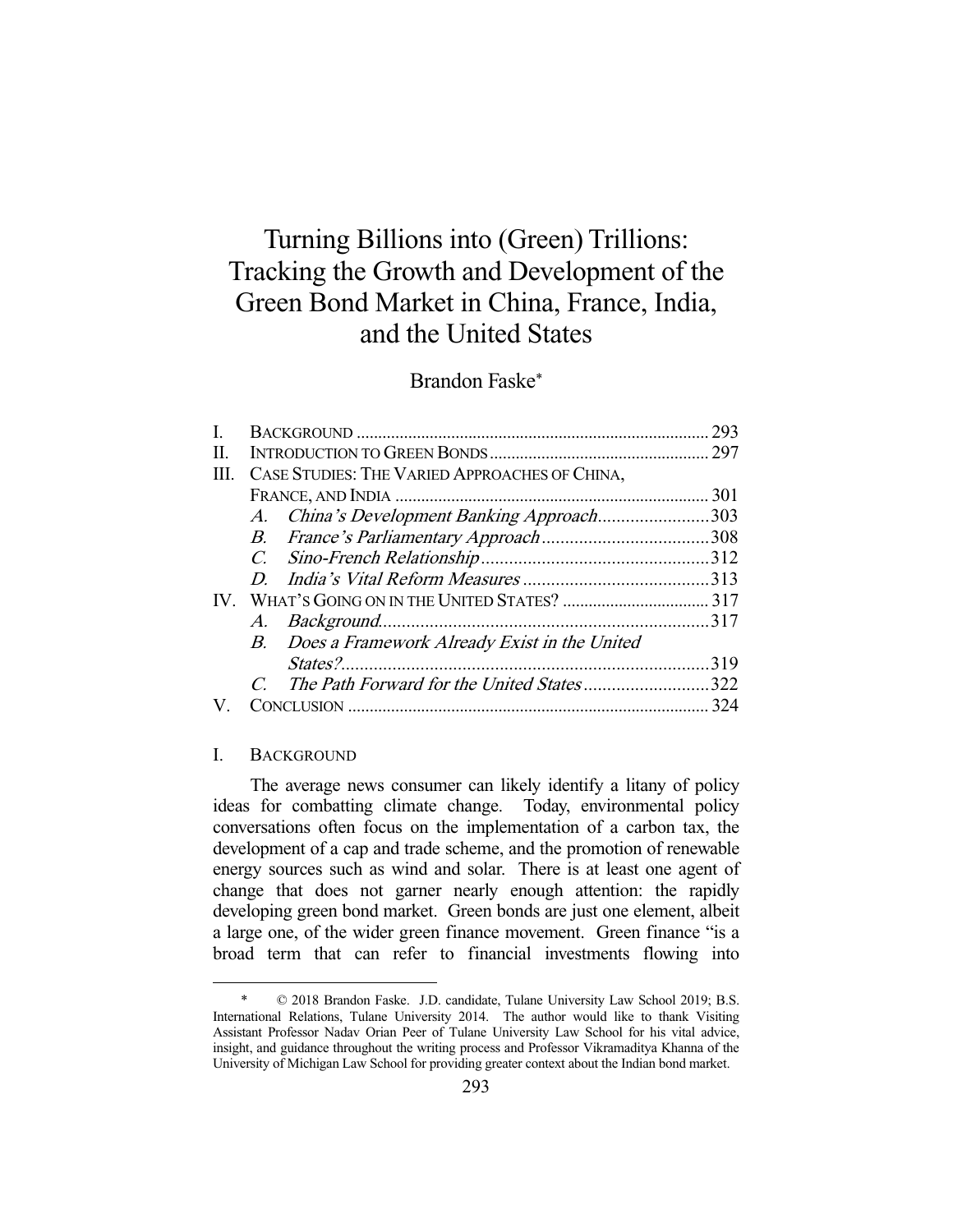sustainable development projects on initiatives, environmental products, and policies that encourage the development of a more sustainable economy." The green finance movement has taken off in recent years catalyzed by the signing of the Paris Climate Accord (Paris), which classified green finance as one of the central mechanisms for combatting climate change. Now, countries have an imperative to promote green finance and pave the road towards a green economy. Green bonds provide an efficient and necessary vehicle to achieve this goal.

 In the age of President Trump and an Environmental Protection Agency (EPA) led by Secretary Scott Pruitt, who is skeptical of climate change mitigation efforts,<sup>2</sup> not only have the gaps in U.S. environmental policy been illuminated, but attempts to address climate change have been rolled back. Many of the ideas that academics and experts agree will help mitigate the risks of climate change simply cannot make their way through the United States Congress or the administrative rulemaking process. Rules promulgated by the Obama Administration have been challenged in court, reversed, or have not been enforced.<sup>3</sup> Despite the political hand-wringing, the threat of climate change still poses tremendous risk to the stability of the national economy. Resource scarcity, stranded assets, water shortages, and extreme weather patterns still threaten the viability of companies and communities that play an integral role in the country's financial and economic well-being. Climate change, of course, affects energy companies like Exxon-Mobil, but it also affects the tourism industry,<sup>4</sup> the fishing industry,<sup>5</sup> and the agriculture industry,<sup>6</sup> and others in a myriad of ways. In addition to the

<sup>1.</sup> Nanette Lindenberg, *Definition of Green Finance*, GERMAN DEV. INST. (Apr. 2014), https://www.die-gdi.de/uploads/media/Lindenberg\_Definition\_green\_finance.pdf.

<sup>2.</sup> Coral Davenport & Eric Lipton, Trump Picks Scott Pruitt, Climate Change Denialist, to Lead E.P.A., N.Y. TIMES (Dec. 7, 2017), https://www.nytimes.com/2016/12/07/us/politics/ scott-pruitt-epa-trump.html.

<sup>3.</sup> Nadja Popovich et al., 67 Environmental Rules on the Way Out Under Trump, N.Y. TIMES (Jan. 31, 2018), https://www.nytimes.com/interactive/2017/10/05/climate/trumpenvironment-rules-reversed.html.

<sup>4.</sup> See, e.g., ELIZABETH BURAKOWSKI & MATTHEW MAGNUSSON, NAT. RES. DEF. COUNCIL, CLIMATE IMPACTS ON THE WINTER TOURISM ECONOMY IN THE UNITED STATES (2012), https://www.nrdc.org/sites/default/files/climate-impacts-winter-tourism-report.pdf.

 <sup>5.</sup> Climate Change Will Have Major Impact on Fishing Industry, Says UN Agency, UN NEWS CENTRE (July 10, 2008), http://www.un.org/apps/news/story.asp?NewsID=27330#.Wm8r wpM-dp8.

 <sup>6.</sup> Agriculture: Climate, U.S. ENVTL. PROT. AGENCY, https://www.epa.gov/agriculture/ agriculture-climate-change (last visited Feb. 23, 2018).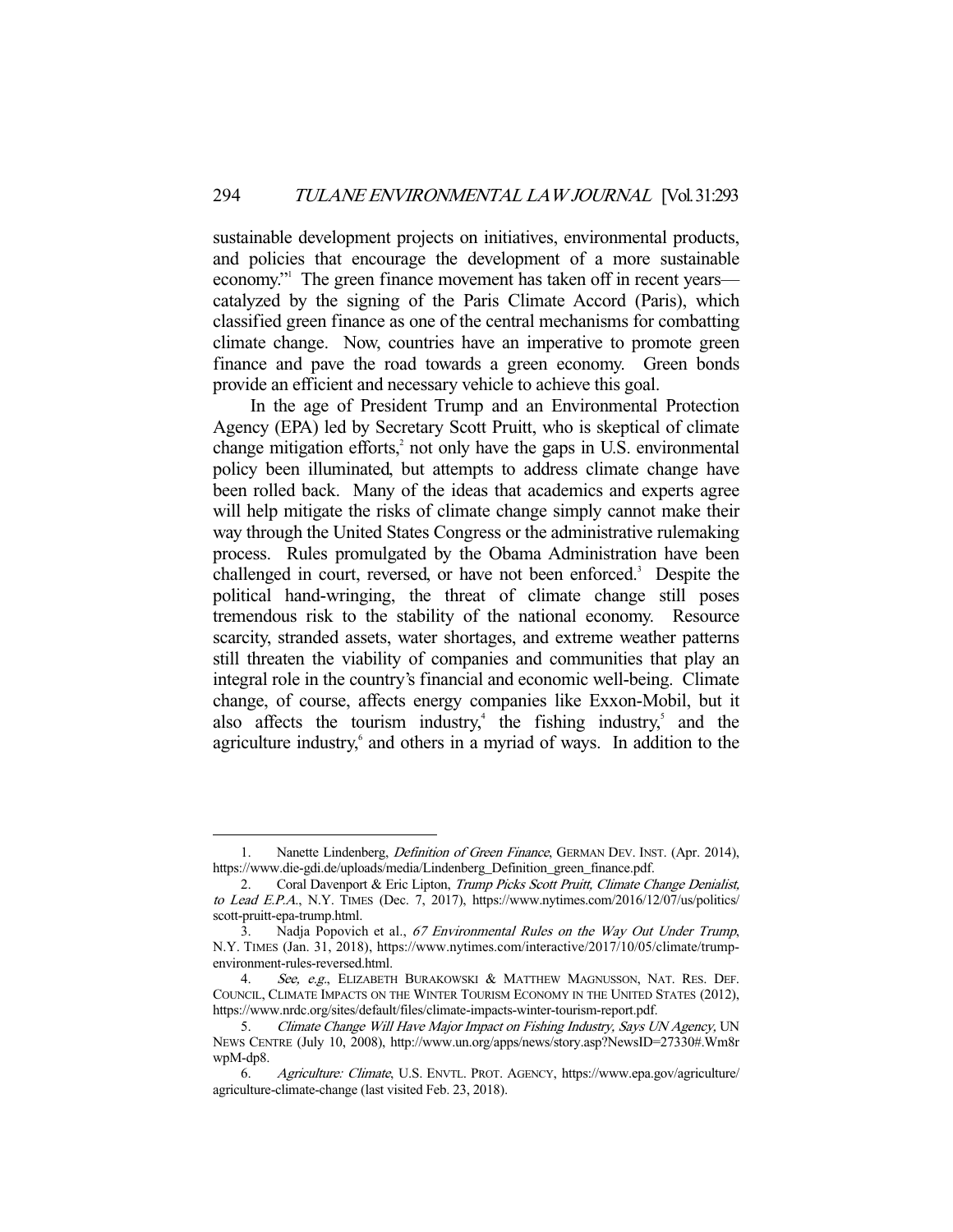serious economic threat, the Department of Defense has expressed deep concern regarding the security threat posed by climate change.<sup>7</sup>

 Climate change highlights the tragedy of the commons—it is a collective action problem faced by a community of nations ill-suited to handle it. The issue is large and amorphous, and its havoc to date has been most directly felt by vulnerable or minimally populated communities: coastal regions in Southeast Asia, islands in the South Pacific, Greenland, and Antarctica. Yet, with the passage of the Paris Climate Accord in December 2015, the global community announced a renewed resolve to tackle what may be the globe's most pressing challenge. The agreement sets concrete guidelines that aim to keep global temperature rise below two degrees Celsius.<sup>8</sup> Under the agreement, developed nations, the largest emitters of greenhouse gases, will need to make the greatest sacrifices and have a responsibility to help less financially developed nations take the necessary steps to achieve their obligations. In order to help developing nations reach their climate goals, developed nations pledged a total of at least \$100 billion a year to the Green Climate Fund.<sup>9</sup> The initial reductions required by the Paris Climate Accord must begin by 2020 and the agreement requires countries to reevaluate their goals every five years in order to build on successes, address challenges, and implement necessary adjustments. Each signatory, which includes nearly all nations, $10$  committed to reporting on its climate change mitigation efforts, limiting greenhouse

 <sup>7.</sup> Press Release, U.S. Dep't of Def., DoD Releases Report on Security Implications of Climate Change (July 29, 2015), https://www.defense.gov/News/Article/Article/612710/.

 <sup>8.</sup> Global temperatures have already risen one-degree Celsius, relative to preindustrial levels. While two degrees Celsius represents the goal, the Paris Climate Accord further seeks to pursue efforts to limit the temperature increase to 1.5 degrees Celsius above preindustrial levels, recognizing that this would significantly reduce the risks and impacts of climate change. See Camila Domonoske, 2 Degrees, \$100 Billion: The World Climate Agreement: By the Numbers, NAT. PUB. RADIO (Dec. 12, 2015), https://www.npr.org/sections/thetwo-way/2015/12/12/ 459502597/2-degrees-100-billion-the-world-climate-agreement-by-the-numbers.

<sup>9.</sup> About the Fund, GREEN CLIMATE FUND, http://www.greenclimate.fund/who-weare/about-the-fund (last visited Feb. 5, 2018).

The Green Climate Fund (GCF) is a new global fund created to support the efforts of developing countries to respond to the challenge of climate change. GCF helps developing countries limit or reduce their greenhouse gas (GHG) emissions and adapt to climate change. It seeks to promote a paradigm shift to low-emission and climateresilient development, taking into account the needs of nations that are particularly vulnerable to climate change impacts.

Benjamin Hart, Syria Leaves U.S. As Complete Outlier on Paris Climate Deal, N.Y. MAG. (Nov. 7, 2017), http://nymag.com/daily/intelligencer/2017/11/syria-leaves-u-s-as-completeoutlier-on-paris-climate-deal.html.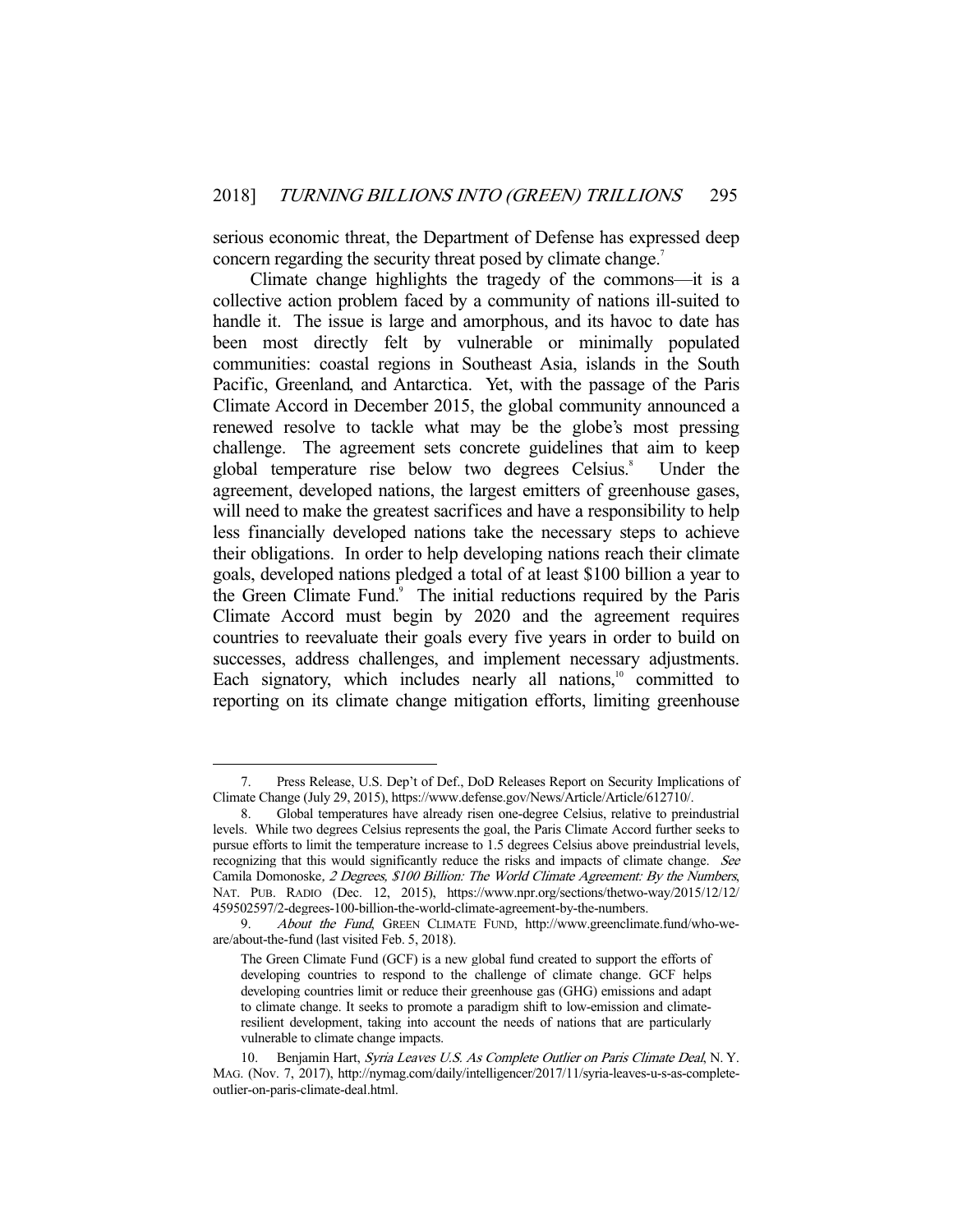gas emissions, increasing adaption, and promoting green finance.<sup>11</sup> This Comment will focus on the vital effort of the promotion of green finance. While the movement towards green finance began prior to the Paris Climate Accord, the agreement has spurred regulatory and/or legislative action from many of the world's largest emissions producers including China,<sup>12</sup> England,<sup>13</sup> France,<sup>14</sup> Germany,<sup>15</sup> and India,<sup>16</sup> and a number of U.S. states.<sup>17</sup>

 Meanwhile at the United States federal level, domestic politics have prevented the government from adopting the types of comprehensive measures implemented or eyed by its global peers. In fact, the United States has announced its intention to leave the Paris Climate Accord, a decision roundly criticized by scientists, environmentalists, and policy experts<sup>18</sup> and to no longer contribute to the Green Climate Fund. In the absence of federal action, states such California<sup>19</sup> and New York<sup>20</sup> have attempted to fill the void and have begun implementing a range of policies aimed at combatting the issue on their own.

 <sup>11.</sup> Green Finance is a broad term. The Green Bond Market, discussed in this Comment, represents a significant but not all encompassing element of the world finance. The Green Finance world includes other movements such as green insurance, green bank loans, and environmental reporting. For more details on the overall green finance movement, see generally LAURA BERGEDIECK ET AL., INT'L FIN. CORP. WORLD BANK GRP., GREEN FINANCE: A BOTTOM-UP APPROACH TO TRACK EXISTING FLOWS (2017), https://www.ifc.org/wps/wcm/connect/48d24e3b-2e37-4539-8a5e-a8b4d6e6acac/IFC\_Green+Finance+-+A+Bottom-up+Approach+to+Track+ Existing+Flows+2017.pdf?MOD=AJPERES.

<sup>12.</sup> See id. § 3, at 30.

 <sup>13. &</sup>quot;I have found that insurers are among the most determined advocates for tackling climate change sooner rather than later. And little wonder. While others have been debating the theory, you have been dealing with the reality." Mark Carney, Governor, Bank of Eng., & Chairman, Fin. Stability Bd., Speech at Lloyd's of London: Breaking the Tragedy of the Horizon—Climate Change and Financial Stability (Sep. 29, 2015) https://www.bis.org/review/ r151009a.pdf.

<sup>14.</sup> See BERGEDIECK ET AL., supra note 11,  $\S$  3, at 30.

 <sup>15.</sup> See CLIMATE BONDS INITIATIVE, GERMAN GREEN BONDS: UPDATES AND OPPORTUNITIES (2017), https://www.climatebonds.net/files/files/Germany\_GreenBondsReport\_ MAY2017.pdf.

<sup>16.</sup> See BERGEDIECK ET AL., supra note 11, § 3, at 30.

<sup>17.</sup> See text accompanying *infra* notes 149-151.

<sup>18.</sup> Phillip Rucker & Jenna Johnson, Trump Announces U.S. Will Exit Paris Climate Deal, Sparking Criticism at Home and Abroad, WASH. POST (June 1, 2017), https://www. washingtonpost.com/politics/trump-to-announce-us-will-exit-paris-climate-deal/2017/06/01/fbcb 0196-46da-11e7-bcde-624ad94170ab\_story.html?utm\_term=.02d36cbdc94b.

<sup>19.</sup> Coral Davenport & Adam Nagourney, Fighting Trump on Climate, California Becomes a Global Force, N.Y. TIMES (May 23, 2017), https://www.nytimes.com/2017/ 05/23/us/california-engages-world-and-fights-washington-on-climate-change.html.

<sup>20.</sup> Samantha Page, New York Becomes Latest State to Take Climate Action into Its Own Hands, THINK PROGRESS (May 18, 2017), https://thinkprogress.org/methane-new-york-plan-83706b89be3c/.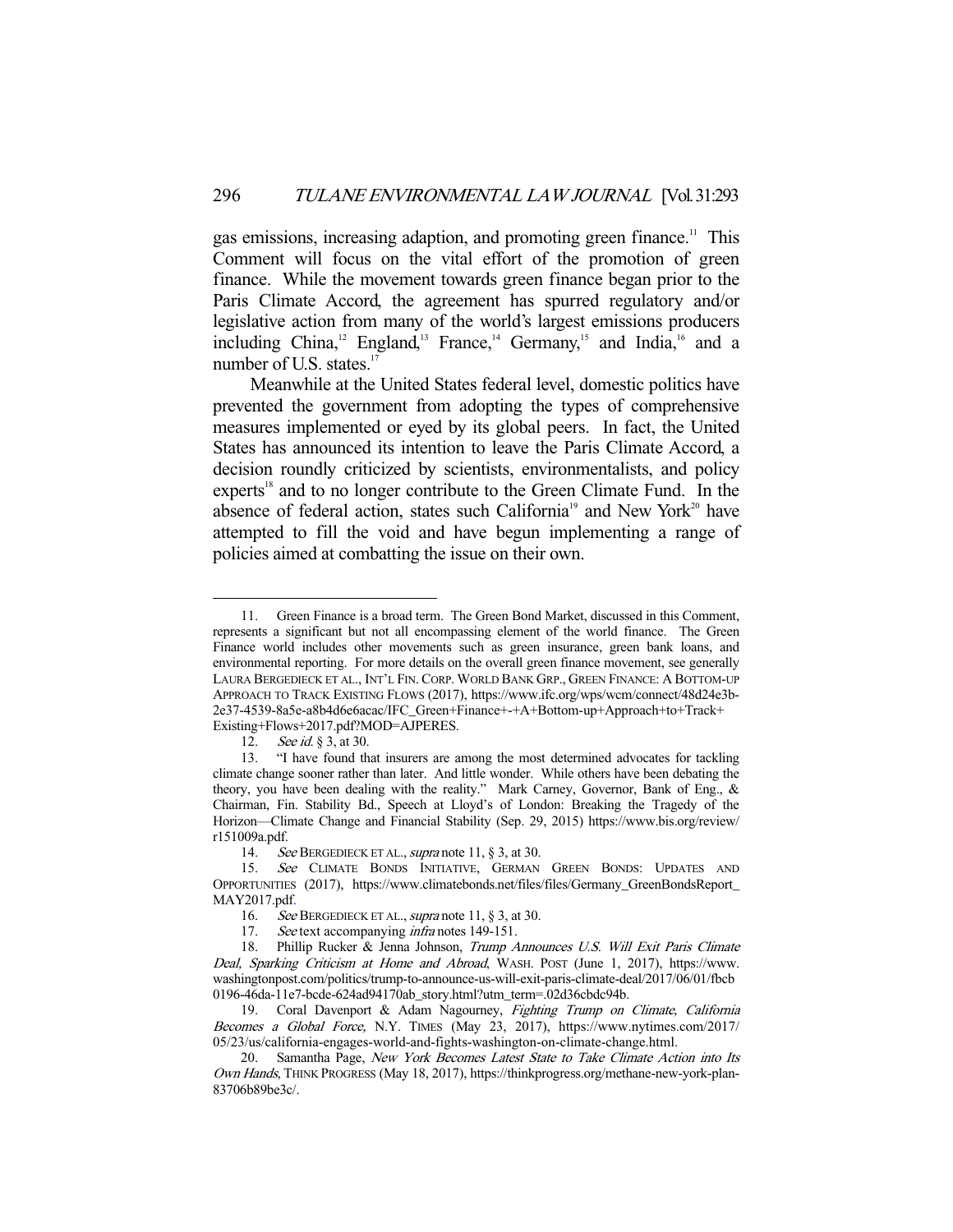It is highly unlikely in the current United States political environment that the President, Congress, or the EPA will affirmatively act to combat climate change. In their absence, the question remains which regulatory body, or bodies, can fill the void. Looking at other nations for guidance, the two obvious options would be the United States' central bank, the Federal Reserve (Fed), or its securities regulator, the Securities and Exchange Commission (SEC). Foreign central banks and financial regulatory agencies have shown a willingness to regulate the rapidly developing green finance sector and more specifically the green bond market. Despite the reticence of policymakers today, strategies must be prepared in the United States for the day when climate change takes its place atop the political agenda.

 Part II of this Comment will explore the history of green bond movement, the institutional actors involved, and the key challenges faced by green bonds. Part III of this Comment will analyze the regulatory approaches taken by some of the world's largest economies and greenhouse gas emitters: China, France, and India. It will include a description of the actions taken by each country, the important policy tradeoffs, and various institutional designs. Part IV will focus on the United States. It will include a background on green bonds in the United States, the current regulatory framework, and potential pathways forward.

# II. INTRODUCTION TO GREEN BONDS

-

 Green bonds are debt instruments, similar to traditional bonds, in which "proceeds are earmarked for environmentally beneficial purposes. $321$  The European Investment Bank (EIB) issued the first green bond in  $2007<sup>22</sup>$  In 2008, the World Bank issued its first green bond. Since the market first launched, its growth has been exponential. In 2017, the green bond market exceeded the expectations of ratings agencies like Moody's, $23$  and issue-area experts, such as the Climate

<sup>21.</sup> RYAN PRECLAW & ANTHONY BAKSHI, BARCLAYS, THE COST OF BEING GREEN 1 (2015), https://www.environmental-finance.com/assets/files/US\_Credit\_Focus\_The\_Cost\_of\_ Being\_Green.pdf.

 <sup>22.</sup> Press Release, European Inv. Bank, EIB Highlights 10th Anniversary of the EIB Issuing the World's First Green Bond and Confirms New Green Bond Tree Planting Scheme (June 30, 2017), http://www.eib.org/infocentre/press/releases/all/2017/2017-173-eib-highlights-10th-anniversary-of-the-eib-issuing-the-worlds-first-green-bond-and-confirms-new-green-bondtree-planting-scheme.htm

<sup>23.</sup> Chris Flood, Green Bonds Need Global Standards, FIN. TIMES (May 7, 2017), https://www.ft.com/content/ef9a02d6-28fe-11e7-bc4b-5528796fe35c.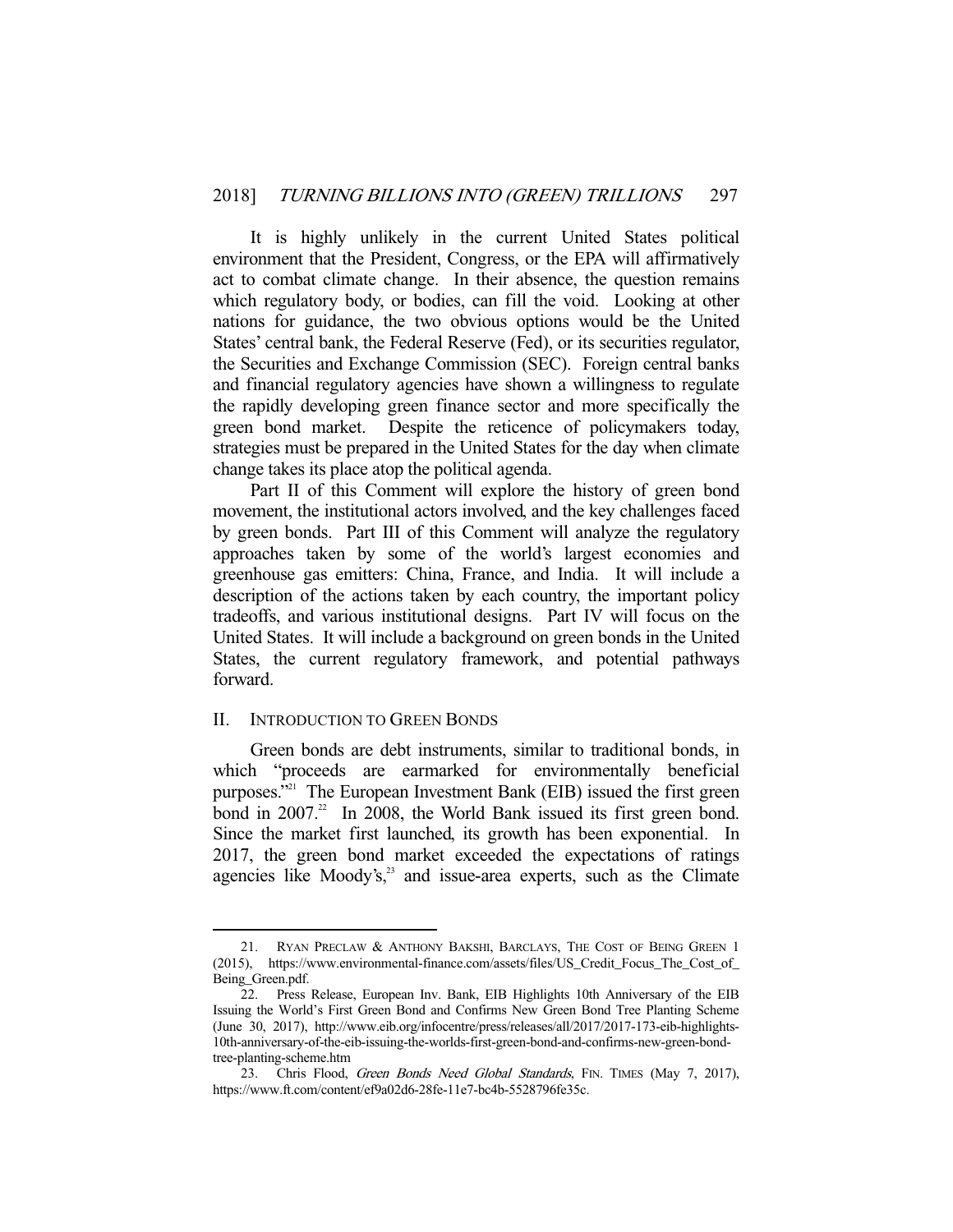Bonds Initiative, in reaching a record \$155.5 billion in total issuances<sup>24</sup> with the United States, China, and France representing 56% of that sum.<sup>25</sup> India, a recent entrant to the market, doubled its own green bond issuance and now places in the top ten globally in total issuance.<sup>26</sup> The rapid growth of the green bond market has excited both investors, with demand for green bonds outpacing supply, and climate activists, who see green finance as a vital tool in the fight against climate change. Despite this growth, the challenge persists. Carbon emissions are believed to have risen by 2% in 2017 and the global community is not yet on pace to achieve its objective of limiting global temperature rise below two degrees Celsius.<sup>27</sup>

 To make a lasting impact in the fight against climate change, the green bond market will need to represent a significantly larger share of the overall bond market. Green bonds are a growing, yet still fractional portion of the total global bond market. In 2016, the global bond market represented over \$92 *trillion* in assets.<sup>28</sup> In that same year, the green bond market represented approximately \$85 *billion* in assets, less than  $1/1000$ of the total bond market. This share must be increased, and increased rapidly. Some estimates find that the global bond market must exceed \$800 billion to \$1 trillion by 2020, which would represent approximately a five to seven fold increase from the \$150+ billion in issuances in 2017.<sup>29</sup> Growth will need to nearly double each year in order to achieve that goal. The Climate Bonds Initiative estimates that total green bond issuance will grow by at least 60% in 2018 to between \$250-\$300 billion.<sup>30</sup> Sustained growth will need to exceed the  $60\%$  projections to reach a target of \$1 trillion by 2020. Worldwide, analyses estimate that \$93 trillion in infrastructure spending will be needed to meet Paris

 <sup>24.</sup> CLIMATE BONDS INITIATIVE, GREEN BOND HIGHLIGHTS 1 (2018), https://www. climatebonds.net/files/reports/cbi-green-bonds-highlights-2017.pdf [hereinafter GREEN BOND HIGHLIGHTS].

 <sup>25.</sup> Id.

 <sup>26.</sup> Id. at 2.

<sup>27.</sup> Id. at 5. By one estimate, in order to achieve this goal, the green bond market must reach \$1 trillion by 2020.

 <sup>28.</sup> SEC. INDUS. & FIN. MKTS. ASS'N, 2017 FACT BOOK 55 (2017), https://www.sifma.org/ wp-content/uploads/2016/10/US-Fact-Book-2017-SIFMA.pdf (emphasis added).

<sup>29.</sup> Christina Figueres et al., Three Years to Safeguard Our Climate, NATURE (June 28, 2017), https://www.nature.com/news/three-years-to-safeguard-our-climate-1.22201; see also GREEN BOND HIGHLIGHTS, supra note 24.

<sup>30.</sup> Andrew Whiley, 2017 GB Issuance: USD155.5bn: New Record! All the 2017 Number that Count in Our Green Bond Highlights Report: Plus Our Seven Super Trends and 2018 Green Bonds Forecast, CLIMATE BONDS INITIATIVE (Jan. 10, 2018), https://www.climate bonds.net/2018/01/2017-gb-issuance-usd1555bn-new-record-all-2017-numbers-count-our-greenbond-highlights.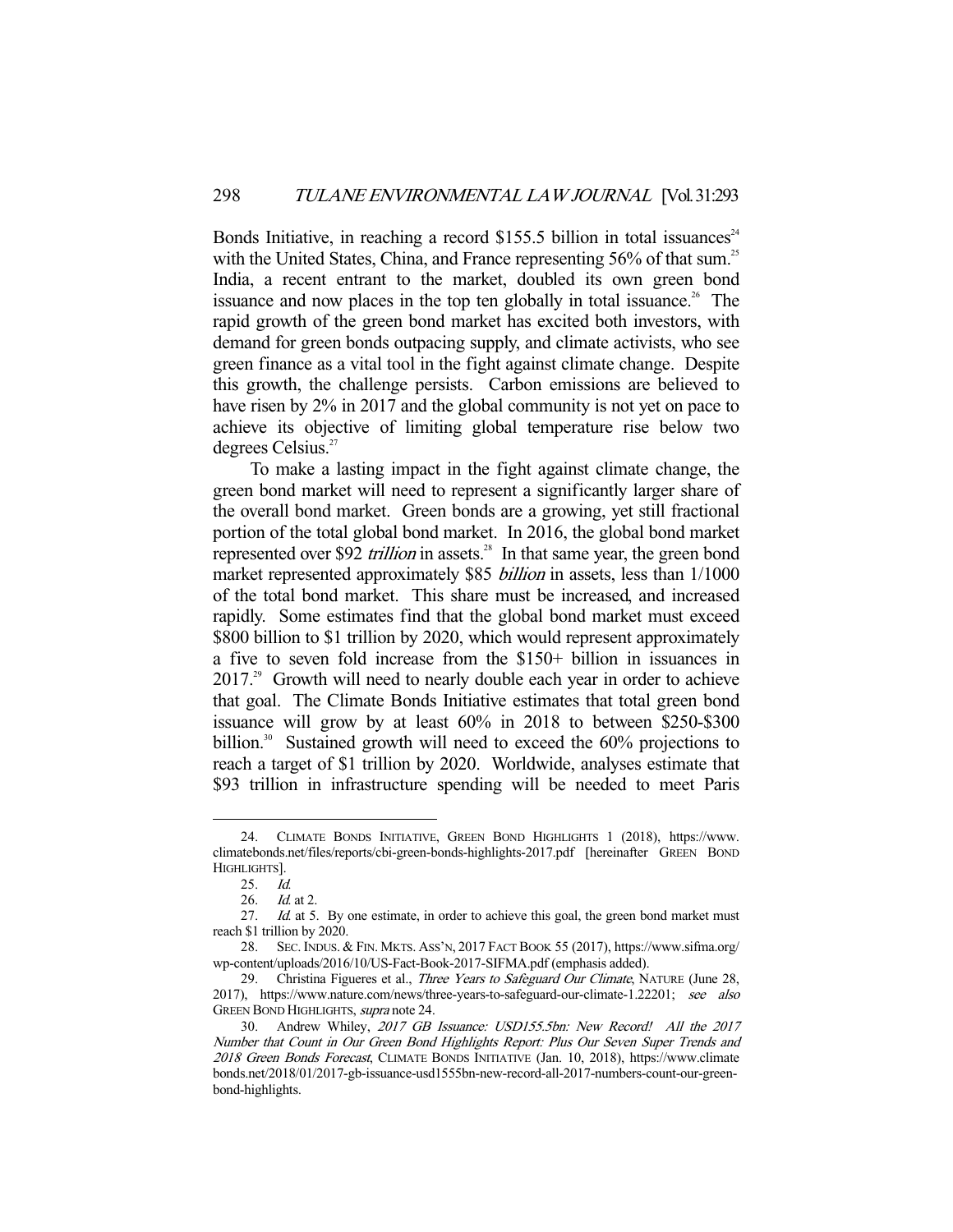targets, and one analysis estimates that the United States alone will need to commit \$8 trillion by 2050 to achieve its obligation.<sup>31</sup> While these figures are daunting, there is cause for cautious optimism. Studies have shown that 89% of all investors have expressed interest in sustainable investments and are familiar with it, while 65% already hold sustainable investments.32 Among high net worth individuals, 66% practice sustainable investing.<sup>33</sup> Among the next generation of investors, millennials, and young professionals, 92% expressed awareness of sustainable investment opportunities. $34$  In order to reach this goal, it is important to assess the risks in the market, the challenges to growth in the market, and ways to bolster additional demand, and more importantly, increase issuance.

 Initially, development banks and international financial institutions were the primary issuers of green bonds. Domestic banks, corporations, and municipal entities followed suit and began to issue green bonds around  $2013<sup>35</sup>$  With the success of the initial public movement, private institutions have now entered the market as well. ING, HSBC France, and Apple Inc. have all issued green bonds in the private marketplace.<sup>36</sup> The expansion in the number of green bond issuers has increased largely because of skyrocketing investor demand.<sup>37</sup> Oversubscription means that investors are unable to purchase as many green bonds as they desire. Often, this leads to investor willingness to pay a premium to incorporate green bonds into their larger portfolios.<sup>38</sup> Hundreds of institutional

 <sup>31.</sup> JOHN CHIANG, OFFICE OF THE CAL. STATE TREASURER, GROWING THE U.S. GREEN BOND MARKET VOLUME 1: THE BARRIERS AND CHALLENGES 6 (2018), http://www.bcdc.ca.gov/ fwg/20170601GrowingTheUSGreenBondMarket.pdf.

<sup>32.</sup> Enrico Lo Giudice, The Green Bond Market, Explained, WORLD ECON. F. (July 25, 2017), https://www.weforum.org/agenda/2017/07/what-are-green-bonds-explainer/.

 <sup>33.</sup> Id.

 <sup>34.</sup> Id.

<sup>35.</sup> Green Bonds: Financing the Transition to a New Economy, BMO GLOBAL ASSET MGMT. 1, 2 (2015), http://bmogamviewpoints.com/green-bonds-financing-the-transition-to-anew-economy/.

 <sup>36.</sup> Kevin Talbot, What Does 'Green' Really Mean: How Increased Transparency and Standardization Can Grow the Green Bond Market, 28 VILL. ENVTL. L.J. 127, 132-33 (2017).

 <sup>37.</sup> The Climate Bonds Initiative notes that when new green bonds are offered, they are often oversubscribed. Maria Mancuso, Green Bond Pricing in the Primary Market—Is There a Greenium? Latest Analysis from Climate Bonds, CLIMATE BONDS INITIATIVE (Aug. 4, 2017), https://www.climatebonds.net/2017/09/green-bond-pricing-primary-market-there-greeniumlatest-analysis-climate-bonds.

 <sup>38. &</sup>quot;Today's green bonds are oversubscribed, attracting new investors, and trading at a premium. Demand for a green bond at times exceeds five or six times the initial issuance. An example of this high demand is Sound Transit's \$900 million offering, which sold out in its first morning." Scott Breen & Catherine Campbell, Legal Considerations for a Skyrocketing Green Bond Market, 31 NAT'L RES. & ENV'T 16, 17 (2017).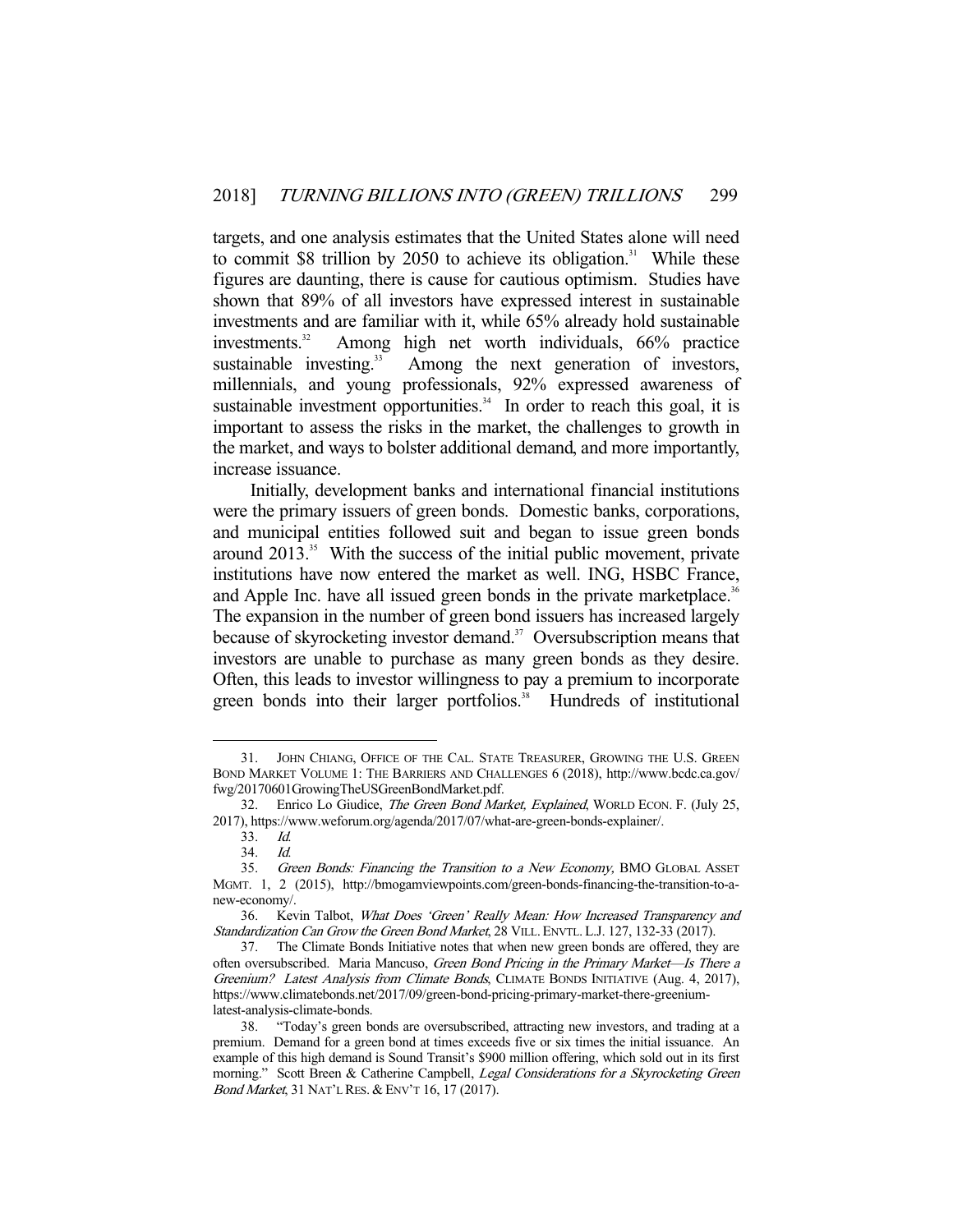investors have integrated green bonds into their portfolios in order to satisfy the mandates that many of them have to make socially responsible investments.

 Expansion of the green bond market requires addressing its challenges. First, bond issuers face the challenge of standardization. Currently, the standards for what constitutes a green bond varies by jurisdiction, and international harmonization has not been achieved. While some governments and central banks have made hard-law commitments to regulating the green bond market, issuers in the United States look to soft guidelines, such as the Green Bond Principles (GBP).<sup>39</sup> The complicated nature of the current standardization framework has led a number of issuers to not bother labeling their bonds as "green" despite the fact that many bond-financed projects do in fact have a climaterelated focus. According to the Climate Bonds Initiative, only 17% of outstanding \$694 billion in climate-aligned bonds are labeled green.<sup>40</sup> "We need to harmonize [sic] definitions as much as possible but total alignment will not be possible," said Anna Creed, the Head of Standards at the Climate Bonds Initiative, "we need to help investors, issuers and policymakers really understand the similarities and differences between green bond definitions to ensure transparency."<sup>41</sup>

 Another key loophole in the current "framework" is the lack of a definition of "green." This has led to a concern about "green-washing" and "false positives." Green-washing "is defined as the superficial or insincere display of concern for the environment." Green-washing could lead to two different types of risks: reputational and legal. The reputational risk is clear: a bank or corporate issuer sees the demand for green bonds, the financial opportunity presented, and an easy way to guarantee positive publicity. Then, investors or reporters notice that the "green bond" is not as green as marketed and suddenly the green bond market, and the issuer, face burgeoning skepticism. These false positives could stymie growth and stem the promise of the market. Additionally, many companies are actively avoiding labeling bonds as green due to the increased reporting requirements and expectations among investors, and potential legal risks associated with those expectations. The marketing and sale of a green bond could carry securities law risks, for example, if

 <sup>39.</sup> Id.

 <sup>40.</sup> CLIMATE BONDS INITIATIVE, BONDS AND CLIMATE CHANGE: THE STATE OF THE MARKET IN 2016, at 3 (2016), https://www.climatebonds.net/files/files/CBI%20State%20of%20 the%20Market%202016%20A4.pdf.

<sup>41.</sup> See Flood, *supra* note 23.

 <sup>42.</sup> Greenwash, DICTIONARY.COM, http://www.dictionary.com/browse/greenwash (last visited Apr. 3, 2018).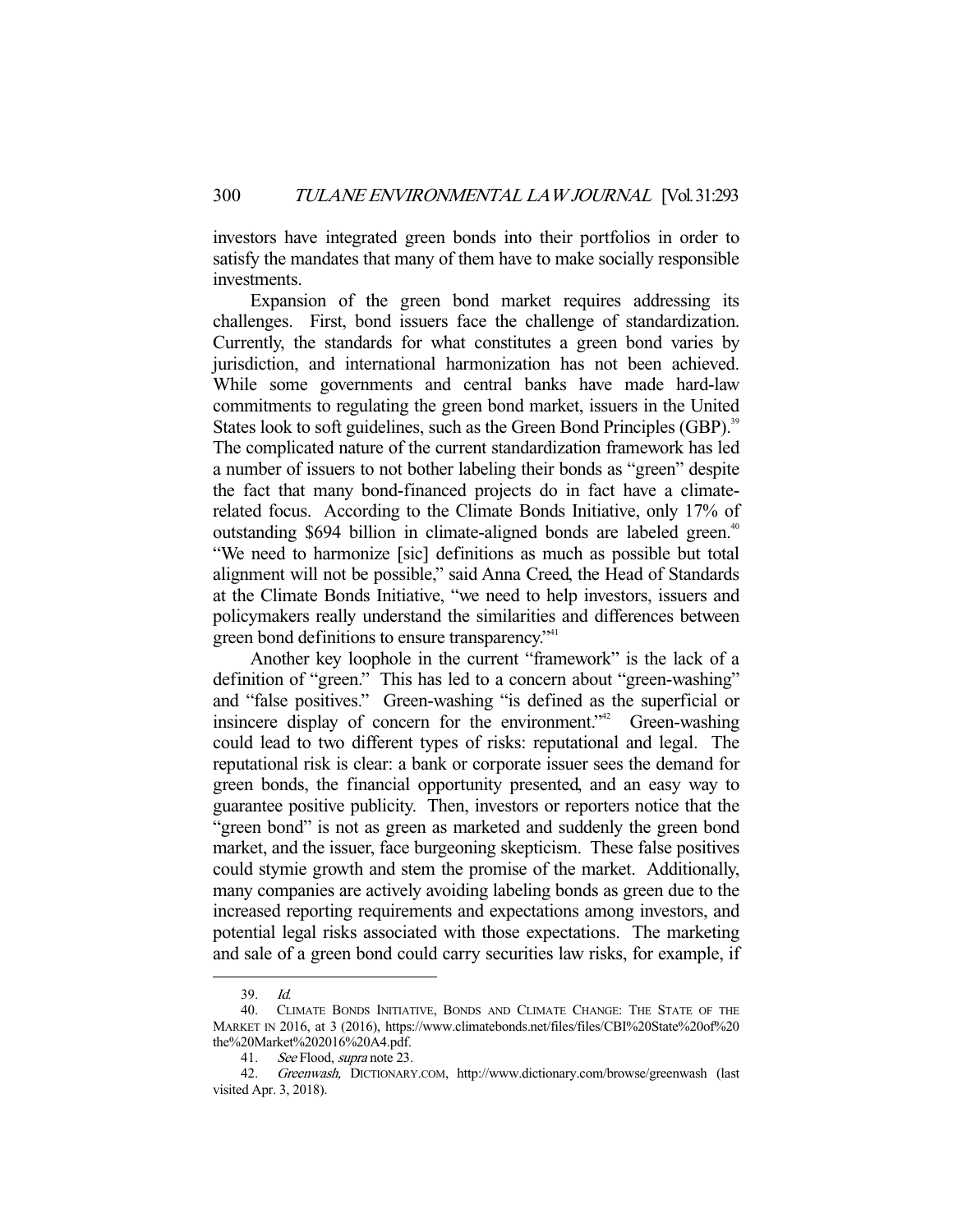an investor claims a label was misleading.<sup>43</sup> As green finance continues its rise as a central force in infrastructure investments, improving the percentage of green-labeled bonds will be vital to increase consumer confidence and excitement and to gauge the impact of the green bond market on climate risk mitigation efforts.<sup>44</sup>

 With these concerns in mind, it has become increasingly important for governments to seriously consider approaches to regulate the green bond market. Smart regulation could spur the growth necessary for the movement to make a tangible impact on climate change. As briefly noted above, other nations have demonstrated a proactive approach and stepped in. In China, the People's Bank of China (PBoC) has taken the lead using the development banking model, with the support of two other national entities involved in the securities arena.<sup>45</sup> In France, the French Parliament has recently placed responsibility in the hands of the private sector to build on a preexisting, climate-conscious regulatory infrastructure.46 And in India, the country's securities regulator, the Securities and Exchange Board of India (SEBI), has recently issued green bond guidelines for issuers and investors. While the Indian bond market faces a number of unique challenges that have imperiled its growth compared to similar economies, new laws have renewed hope for increased international investment.<sup>47</sup> An open question remains as to whether private market forces alone can sustain, strengthen, and grow the green bond market to its full potential, or whether official government intervention is beneficial or needed. This Comment addresses the broad themes shaping the marketplace to date and explores how various approaches can be applied to the United States as it develops its green bond market.

# III. CASE STUDIES: THE VARIED APPROACHES OF CHINA, FRANCE, AND INDIA

 Green finance has been embraced by global actors and green bond markets have spurred much of the growth. China and France are widely viewed as the two countries that have taken the most comprehensive

 <sup>43. &</sup>quot;Typically, this involves misleading disclosure with respect to, or a failure to disclose, a liability or risk to the profitability, cash flows or financial condition of a business." Aaron Franklin, How to Minimise the Legal Risks of Green Bonds, ENVTL. FIN. (May 29, 2017), https://www.lw.com/thoughtLeadership/minimize-legal-risks-green-bonds-environmentalfinance.

<sup>44.</sup> Breen & Campbell, *supra* note 38, at 18.

 <sup>45.</sup> See Section III.A.

 <sup>46.</sup> See Section III.B.

 <sup>47.</sup> See Section III.C.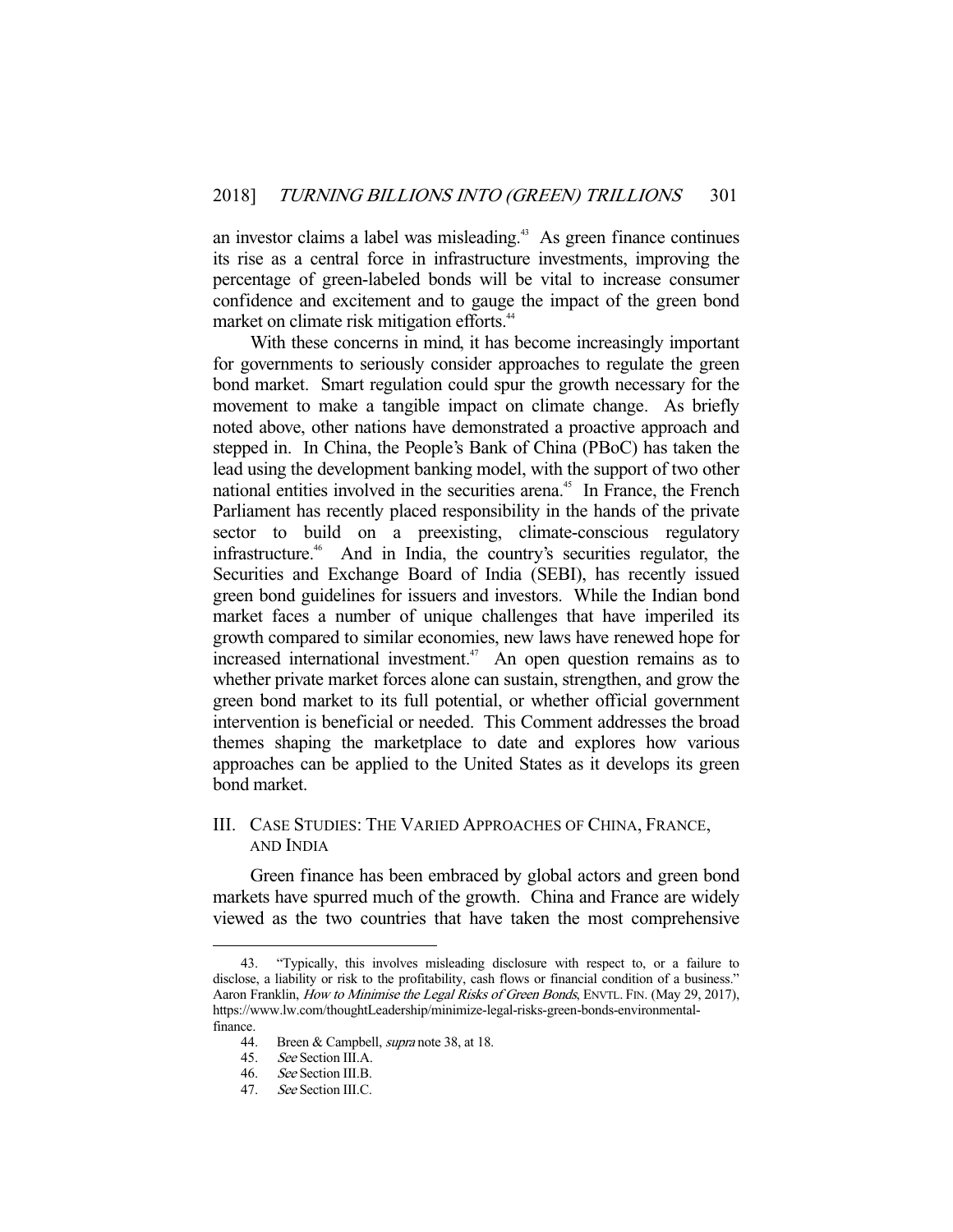action and have publicly acknowledged their cooperation on a number of challenges facing the market. $48$  India is a new entrant to the green bond market and has been lauded for its commitment to ensure that projects financed by green bonds that actually accomplish the "green" goals they outline. Prior to the adoption of standards by national bodies, nongovernmental organizations authored guidelines for regulators and green bond issuers that have served as the baseline for the policies that have been adopted by individual nations.

 The GBP, issued by the International Capital Markets Association (ICMA), provide the basis for most national green bond certification programs.49 These principles "are voluntary process guidelines that recommend transparency and disclosure and promote integrity in the development of the Green Bond market by clarifying the approach for issuance of a Green Bond."<sup>50</sup> The GBP have four central components: (1) Use of Proceeds; (2) Process for Project Evaluation and Selection;  $(3)$  Management of Proceeds; and  $(4)$  Reporting.<sup>51</sup> The Use of Proceeds requirement provides a transparency mechanism for investors to understand how their investment will be allocated. The latest report by ICMA, updated in June 2017, lists the type of projects intended to be financed by green bonds. These include, but are not limited to: renewable energy, energy efficiency, pollution prevention and control, clean transportation, and climate adaptation.<sup>52</sup> Notably, the GBP do not take a position on which "green technologies, standards, claims, and declarations are optimal for environmentally sustainable benefits," which leaves room for uncertainty and variance among regulations.<sup>53</sup> The Process for Project Evaluation and Selection must communicate to investors: "the environmental sustainability objectives," "the process by which the issuer determines how the project fits within the eligible Green Projects categories," and "related eligibility criteria."<sup>554</sup> To satisfy the third component, management of proceeds, GBP "encourages a high level of transparency and recommend[s] that an issuer's management of proceeds be supplemented by the use of an auditor, or other third party, to verify

 <sup>48.</sup> See generally China-France Joint Fact Sheet on the 4th High Level Economic and Financial Dialogue, FRENCH MINISTRY FOR ECON. & FIN. (2016), https://www.economie.gouv.fr/ files/files/PDF/china-france-joint-fact-sheet-2016.pdf.

 <sup>49.</sup> See INT'L CAP. MKTS. ASS'N, THE GREEN BOND PRINCIPLES (2017), https://www.icma group.org/assets/documents/Regulatory/Green-Bonds/GreenBondsBrochure-JUNE2017.pdf.

 <sup>50.</sup> Id.

 <sup>51.</sup> Id.

 <sup>52.</sup> Id. 53. Id.

 <sup>54.</sup> Id.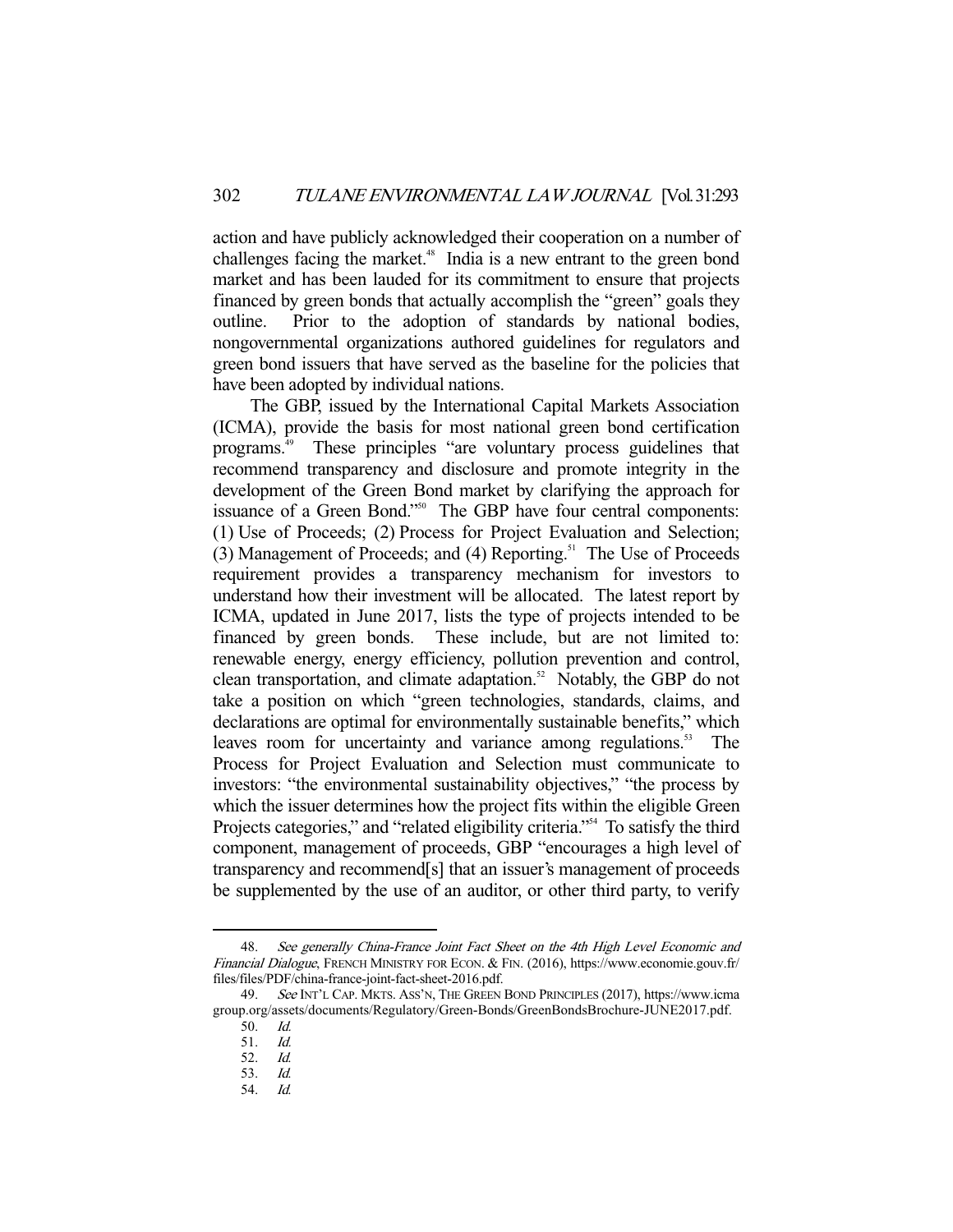the internal tracking method and the allocation of funds from the Green Bond proceeds."55 This step adds a significant cost for issuers that could be mitigated by stringent standards and oversight. Lastly, the GBP suggests annual reporting about the status of green financed projects.<sup>56</sup> The GBP also recommend the use of an external review potentially including consultant review, verification, certification, or rating, while the guidelines stop short of endorsing a specific course or depth of action.<sup>57</sup> Despite their sophisticated design, the GBP do not include an enforcement mechanism.

 As evidenced below, the GBP have been interpreted and regulated upon differently across the globe. While many global actors such as China, France, and India have acted upon them, the United States and its financial regulatory bodies have yet to endorse specific standards.

#### A. China's Development Banking Approach

 As the Chinese economy has developed over the past few decades, so has its pollution problem. To fuel its rapid progress, China relied on technology and energy sources regardless of their environmental impacts. But in recent years, China has made sustainable development a core tenet of its economic strategy. This radical departure from earlier practices led to China's entrance into the world of green bonds in  $2015$ .<sup>58</sup> The importance of China's entrance into the marketplace cannot be overstated; despite the fact that China only issued its first green bond in late 2015, by the end of 2016, China represented 39% of global issuance with \$36.2 billion in green bonds financing a wide range of projects.<sup>59</sup>

 In China, the catalyst most responsible for the green bond market's success is its central bank. Central banks play a critical role in the promotion of climate finance. Without the financial sector's active involvement in the transition to a green economy, efforts to avert the worst effects of climate change will likely fall short of expectations. Central banks (and other financial regulatory agencies) have the power to

 <sup>55.</sup> Id.

 <sup>56.</sup> Id.

 <sup>57.</sup> Id.

 <sup>58.</sup> CLIMATE BONDS INITIATIVE, CHINA GREEN BOND MARKET 2016, at 4 (2017), https://www.climatebonds.net/files/files/SotM-2016-Final-WEB-A4.pdf [hereinafter CHINA GREEN BOND MARKET 2016].

 <sup>59.</sup> Id. For scale, The People's Bank of China estimates that China will need \$320 billion in capital to achieve the government targets for pollution mitigation. In 2016, Chinese entities issued seven of the top ten largest green bonds. Ken Hu, China Is Shifting the Green Bond Market with "Green Financing," SOUTH CHINA MORNING POST (Oct. 30, 2017), http://www. scmp.com/business/banking-finance/article/2117507/china-shifting-green-bond-market-greenfinancing.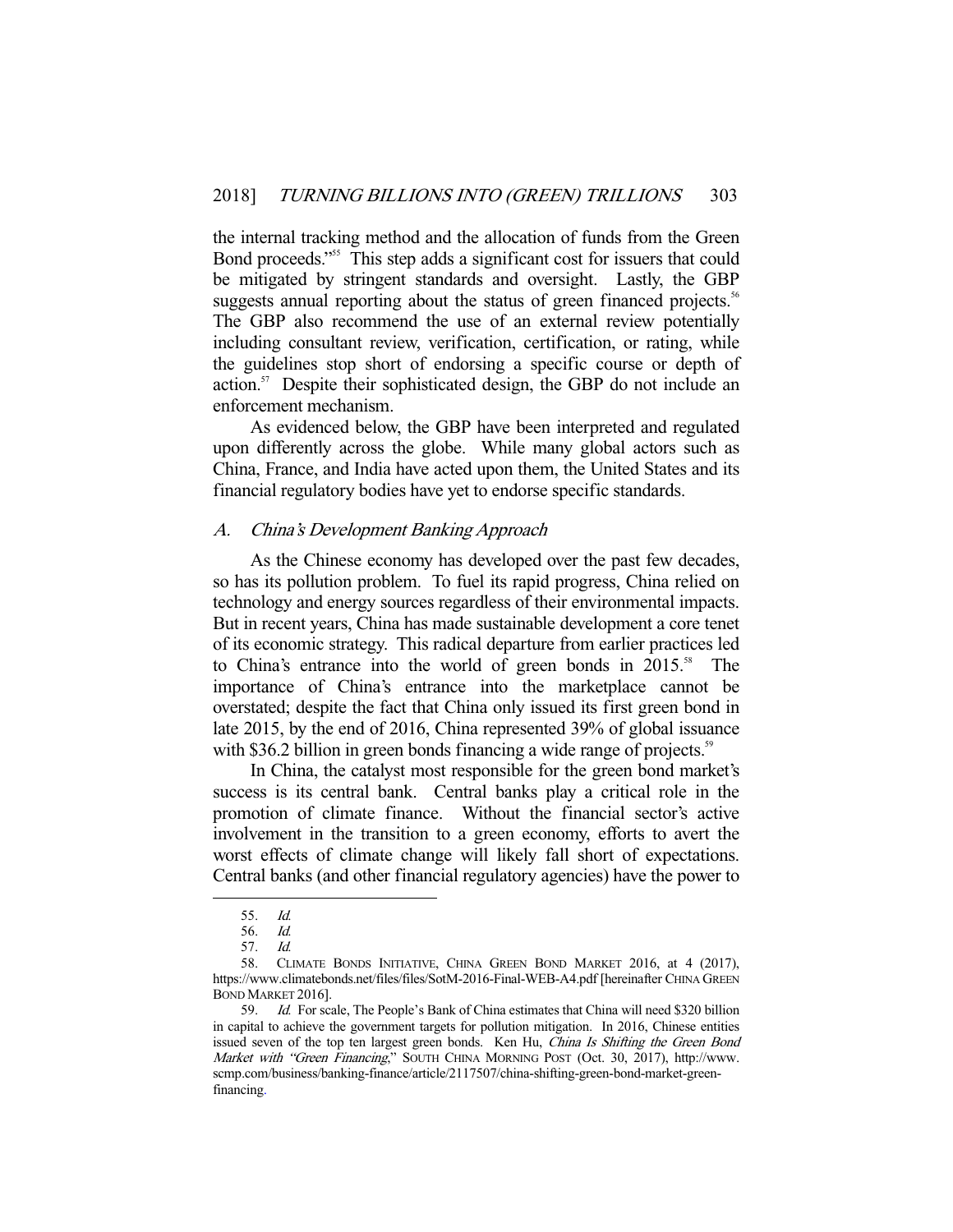influence credit allocation, capital and reserve requirements, and countless other micro- and macro-economic drivers.<sup>60</sup> The role of central banks is increasingly pronounced in underdeveloped economies. Despite having the world's second largest economy, China's economy is not considered fully developed, and accordingly PBoC has remarkable influence to guide the Chinese economy in a direction of its choosing.<sup>61</sup> Its decision making can stymie or bolster an entire industry. When it comes to sustainable development, the PBoC has a range of policy tools at its disposal to promote investment in the green economy.

 In 2015, the Chinese central bank, with active participation by other financial regulatory bodies, embraced these powers. $62$  It addressed the need for green capital and the growing trend in Western markets by announcing formal guidelines for the issuance of green bonds. The announcement followed a decision earlier that year by Communist Party of China to release a policy paper addressing the country's green finance system. The government announced its hopes that green finance will help it stimulate economic growth during what it calls the "13th Five-Year-Plan."<sup>63</sup> In addition to the PBoC's guidelines, the Chinese National Development and Reform Commission (NDRC) has also released green bond standards. The NDRC standards apply to the state-owned enterprise sector.<sup>64</sup> These guidelines are less comprehensive than the guidelines issued by the PBoC; for example, the NDRC does not provide guidance on how issuers should manage proceeds or report their findings. In 2017, the China Securities Regulatory Commission (CSRC), the agency that oversees publicly traded companies in China, issued its own guidelines.<sup>65</sup> The CSRC guidelines, the Guidelines for Supporting Green Bond Development, follow much of the PBoC's but add that "green bond issuers shall not be those who are high polluters or

 <sup>60.</sup> For a more in-depth analysis of the role of central banks in green finance, see generally THE U.N. ENVTL. INQUIRY, ON THE ROLE OF CENTRAL BANKS IN ENHANCING GREEN FINANCE (2017), http://unepinquiry.org/wp-content/uploads/2017/02/On the Role of Central \_Banks\_in\_Enhancing\_Green\_Finance.pdf.

 <sup>61.</sup> China: Overview, WORLD BANK, http://www.worldbank.org/en/country/china/ overview, (last visited Apr. 21, 2018).

 <sup>62.</sup> Reuters Staff, China Central Bank Unveils Rules on Green Bond Issues, REUTERS (Dec. 22, 2015), https://www.reuters.com/article/us-china-economy-bonds-idUSKBN0U518 Q20151222.

<sup>63.</sup> Yao Wang & Ricco Zhang, *China's Green Bond Market*, INT'L CAP. MKT. FEATURES (Q1 2017), https://www.icmagroup.org/assets/documents/About-ICMA/APAC/China's-Green-Bond-Market-Jan-2017\_110117.pdf.

<sup>64.</sup> See CHINA GREEN BOND MARKET 2016, supra note 58, at 4.

 <sup>65.</sup> CLIMATE BONDS INITIATIVE, CHINA GREEN BOND MARKET MID YEAR REPORT 2017 (Jan.-June 2017), https://www.climatebonds.net/files/files/China%20Mid\_Year\_Report\_2017\_ 25082017\_Final\_Eng.pdf [hereinafter CHINA GREEN BOND MARKET MID YEAR REPORT 2017].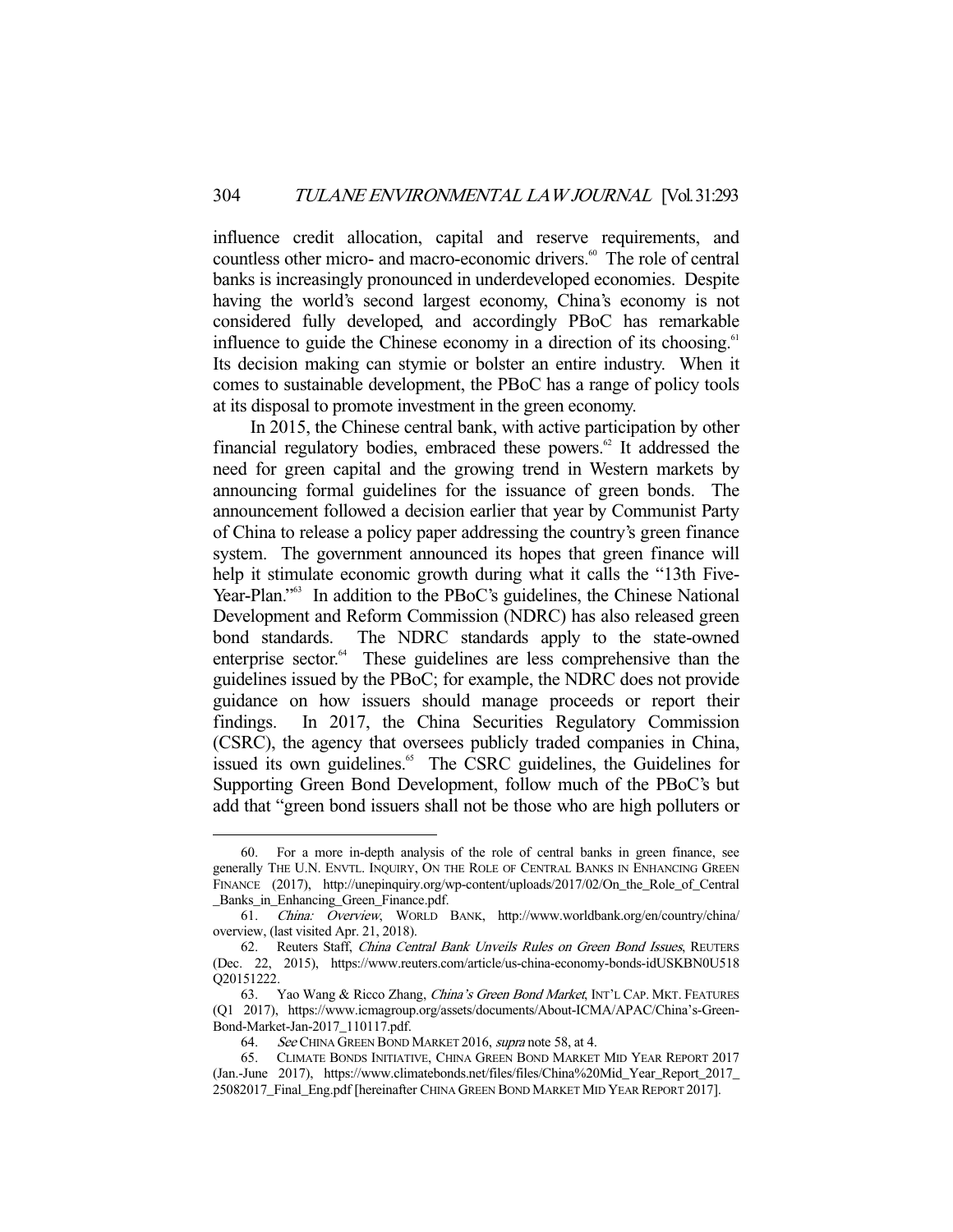are in industries that conflict with the national industrial planning policy."66 Therefore, the PBoC, the NDRC, and the CSRC all maintain different standards for what constitutes a green bond. Depending on the institution issuing the bond, different standards may be used as guidance. For example, the NDRC allows 50% of funds raised through bonds to be used to repay bank loans and other nongreen functions, $67$  while PBoC guidelines require the entire bond to be focused towards the green project.<sup>68</sup> In addition, the agency promised to take proactive steps to encourage capital flow into green industries.<sup>69</sup> Stock exchanges in China have also taken proactive steps to secure the growth of the green bond market, such as the Shanghai Stock Exchange when it published its Notice on Carrying Out the Pilot Program of Green Corporate Bond Issuance. While many local provinces have also issued guidelines to grow their markets, many have yet to be converted into specific actions. The Climate Bonds Initiative credits the decisions by various regulatory authorities and stock exchanges with fueling the rapid growth in the Chinese market.<sup>70</sup>

 To help both issuers and investors, the PBoC released a Green Bond Endorsed Project Catalogue, $71$  which lists the various types of projects that may be funded with green bonds under its guidelines. The Green Bonds Endorsed Projects Catalogue (EPC) divides green projects into six categories: (1) Clean Energy; (2) Clean Transport; (3) Resource Conservation and Recycling; (4) Pollution Prevention and Control; (5) Energy Conservation; and (6) Ecological Protection and Climate Change Adaptation.<sup>72</sup> The current green bonds framework in China allows for a number of projects to receive green financing, including

 <sup>66.</sup> Andrew Whiley, China Issues Special Green Bonds Guidelines for Listed Companies + New China Local Govt Green Bond Policy Recommendations, CLIMATE BONDS INITIATIVE (May 3, 2017), https://www.climatebonds.net/2017/05/china-issues-special-green-bondsguidelines-listed-companies-new-china-local-govt-green-bond.

 <sup>67.</sup> CHINA GREEN BOND MARKET 2016, supra note 58, at 4.

 <sup>68.</sup> Id. at 7.

 <sup>69.</sup> China Securities Regulator Releases Guidelines to Boost Green Bonds, XINHUA (Mar. 3, 2017), http://english.gov.cn/state\_council/ministries/2017/03/03/content\_28147558365 9044.htm.

 <sup>70.</sup> The "Guidelines for Establishing the Green Financial System" were jointly released by the People's Bank of China (PBoC), Ministry of Finance, Ministry of Environmental Protection, China Banking Regulatory Commission (CBRC), China Securities Regulatory Commission (CSRC), and China Insurance Regulatory Commission (CIRC). CHINA GREEN BOND MARKET 2016, supra note 58, at 5.

 <sup>71.</sup> Preparation Instructions on Green Bond Endorsed Project Catalogue (2015 Edition), PEOPLE'S BANK CHINA (Oct. 2015), https://www.bourse.lu/documents/brochure-GB\_endorsed \_project\_catalogue\_2015.pdf.

 <sup>72.</sup> Id.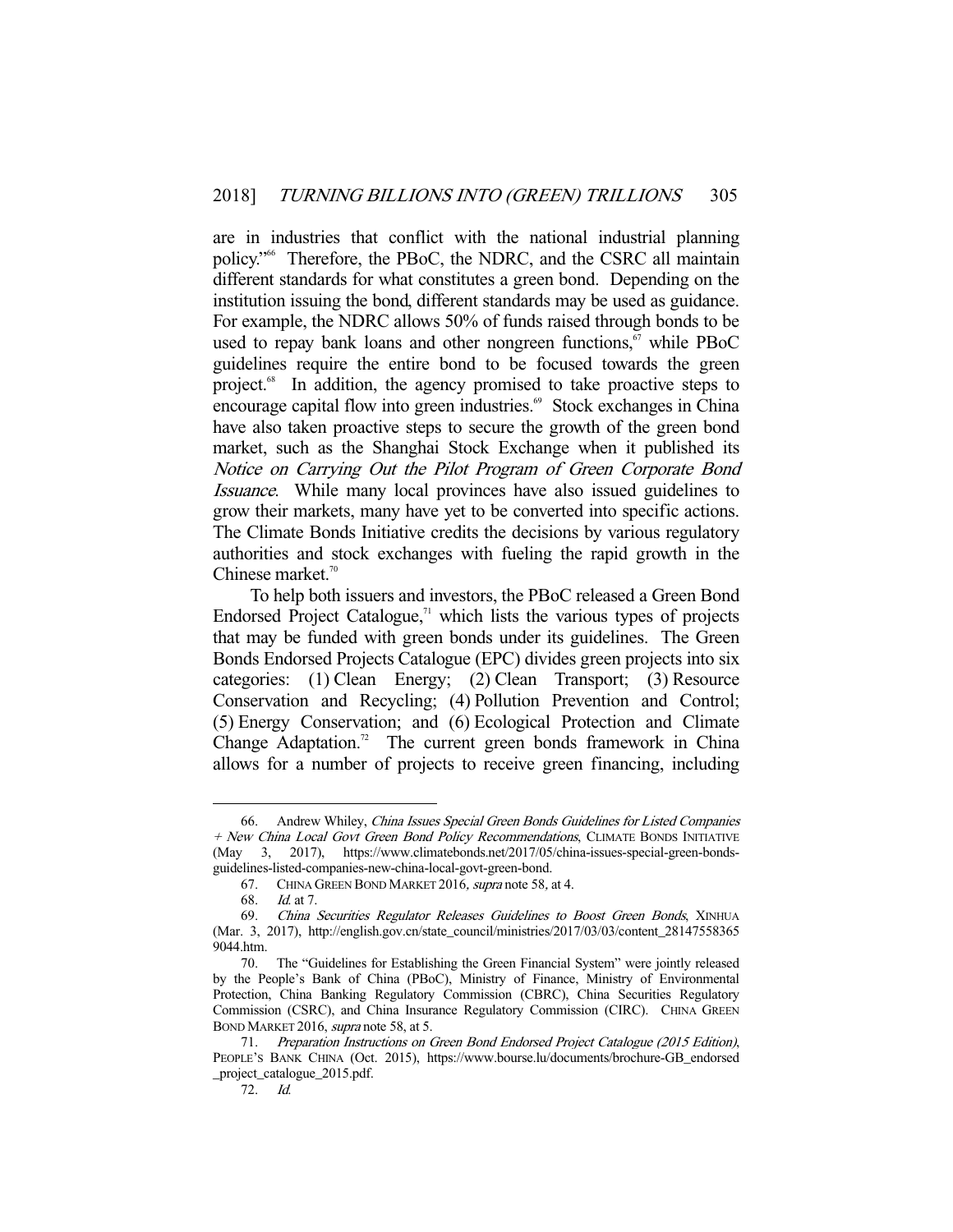upgrades to coal-fired power plants, large hydropower electricity generation greater than fifty megawatts, and bonds with more than 10% of proceeds allocated to general corporate purposes rather than specified green assets, even though they would not satisfy international standards.<sup>73</sup> The definition of "green" as it applies to green bonds in China does not necessarily fit the accepted definition of "green" in other nations. Partly due to the nature of the Chinese economy, the PBoC permits green bonds to finance the retrofitting of fossil fuel power stations, "clean" coal projects, electricity grid transmission, infrastructure that transports both fossil fuels and renewables, and large hydropower electricity generation.<sup>74</sup> The Climate Bonds Initiative estimates that 34% of China's green bond investments, representing approximately \$12.6 billion, would not satisfy international green standards.<sup>75</sup>

 As briefly noted above, China's green bond issuance soared in 2016 as issuance from financial institutions represented nearly 80% of the bond offerings.<sup>76</sup> Green projects were distributed almost evenly among the six categories in the EPC with clean energy projects (21%) leading the way.<sup>77</sup> The fewest investment dollars were applied to ecological protection and climate change adaptation  $(8\%)$ .<sup>78</sup> By the end of 2016, green bond issuance in China outpaced the international marketplace; green bonds represented 2% of the total Chinese bond market, and they only constituted  $0.2\%$  of the world market.<sup>79</sup> The bonds were issued in all regions of the country with a majority issued for projects in Shanghai, Beijing, and Fujian. Bonds were issued for twenty-three different projects in Beijing alone.

 A study prepared by SynTao Green Finance and the Climate Bonds Initiative outlined the policy toolkit available in China to further catalyze the green bond market.<sup>80</sup> The study breaks down the options into four categories: (1) Sending Policy Signals; (2) Providing Supporting Incentives and Creating Local Platforms; (3) Introducing Financial

 <sup>73.</sup> China Definitions, CLIMATE BONDS INITIATIVE, https://www.climatebonds.net/ market/explaining-green-bonds/china-definitions (last visited Jan. 29, 2018).

 <sup>74.</sup> CHINA GREEN BOND MARKET 2016, supra note 58, at 4.

 <sup>75.</sup> See id.

 <sup>76.</sup> SYNTAO GREEN FIN. & CLIMATE BONDS INITIATIVE, STUDY OF CHINA'S LOCAL GOVERNMENT POLICY INSTRUMENTS FOR GREEN BONDS 6 (2017), https://www.climatebonds.net/ files/reports/chinalocalgovt\_02\_13.04\_final\_a4.pdf. This number dropped to 74% in 2017. GREEN BOND HIGHLIGHTS, supra note 24,.

 <sup>77.</sup> CHINA GREEN BOND MARKET MID YEAR REPORT 2017, supra note 65, at 4.

<sup>78</sup>. Id.

<sup>79.</sup> See CHINA GREEN BOND MARKET 2016, supra note 58, at 2.

<sup>80.</sup> SYNTAO GREEN FINANCE & CLIMATE BONDS INITIATIVE, supra note 76.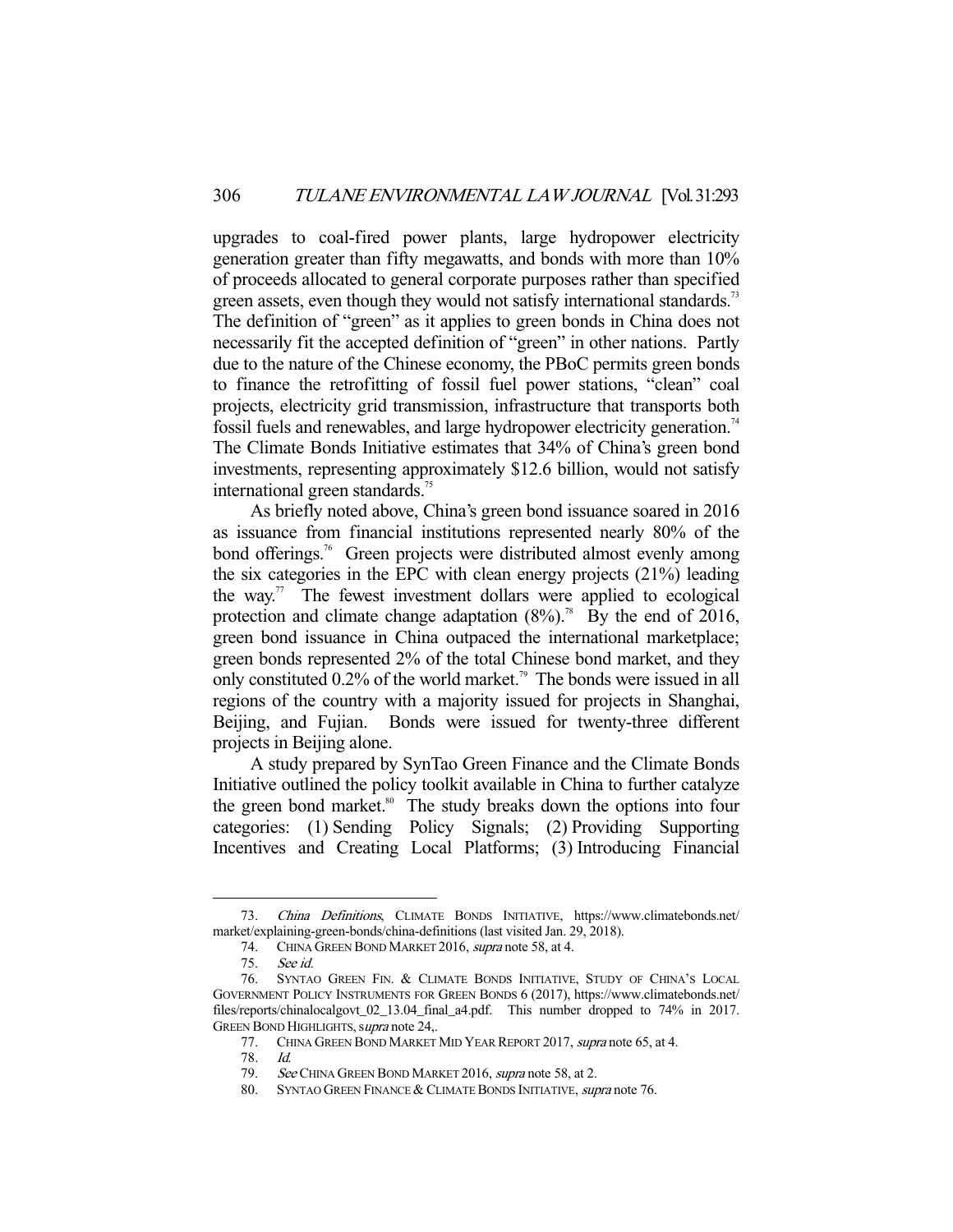Incentives; and  $(4)$  Recognition and Awards.<sup>81</sup> The report provides examples for each. As the report puts it, sending policy signals—such as creating a green bond steering group or task force—is "the most convenient" step a government can take. $82$  These steps send the message to investors and issuers that the government is taking the expansion of the green bond marketplace seriously. In addition, the report argues that governments can stimulate demand by creating special support funds, fast-tracking initiatives and green industrial zones.<sup>83</sup> The report also suggests the creation of green bond project pipelines or green bond alliances as a way to connect stakeholders with potential issuers.<sup>84</sup> Further, the government can create financial incentives to cover the costs related to green bond issuance. Some suggestions from the study include issuance subsidies to issuers, underwriters or third-party evaluation and certification agencies; credit enhancement programs; and tax benefits such as income tax deductions.<sup>85</sup> Last, jurisdictions may provide such as income tax deductions.<sup>85</sup> recognition and awards such as the "Top Green Securities Companies" list.

 China took another step forward in December 2017. The PBoC and the CSRC, reacting to the growth of the green bond market and the remaining obstacles to the market, jointly released standards for the qualifications of ratings and verification entities. The Green Bonds Ratings and Verification Guidelines include both pre- and post-issuance obligations.<sup>86</sup> The latest reforms demonstrate China's continued commitment to achieve its climate objectives. Near the end of 2017, the three largest Chinese banks, the Bank of China, the Industrial and Commercial Bank of China, and the China Development Bank, offered green bonds that indicated the "internationalization" of the Chinese green market.<sup>87</sup> This development led Sean Kidney, the Chief Executive Officer of the Climate Bonds Initiative, to opine that "China is likely to

 <sup>81.</sup> See id.

<sup>82.</sup> Id. at 11. There are numerous examples of such entities in China. For example, senior government officials lead task forces in Huzhou, Quzhou, and Datong.

<sup>83.</sup> Id.<br>84. See

See id. at 9.

 <sup>85.</sup> Id. at 13. The Futian District in Shenzhen City announced a 2% interest subsidy for corporate issued green bonds.

<sup>86.</sup> Central Bank Pushes for Standisation of China's Green Bond Market, CHINA BANKING NEWS (Dec. 27, 2017), http://www.chinabankingnews.com/2017/12/27/central-bankpushes-expansion-chinas-green-bonds-market/.

<sup>87.</sup> China's Green Bond Market Goes to Internationalization: Expert, CHINA DAILY (Nov. 18, 2017), http://www.chinadaily.com.cn/business/2017-11/18/content\_34683643.htm.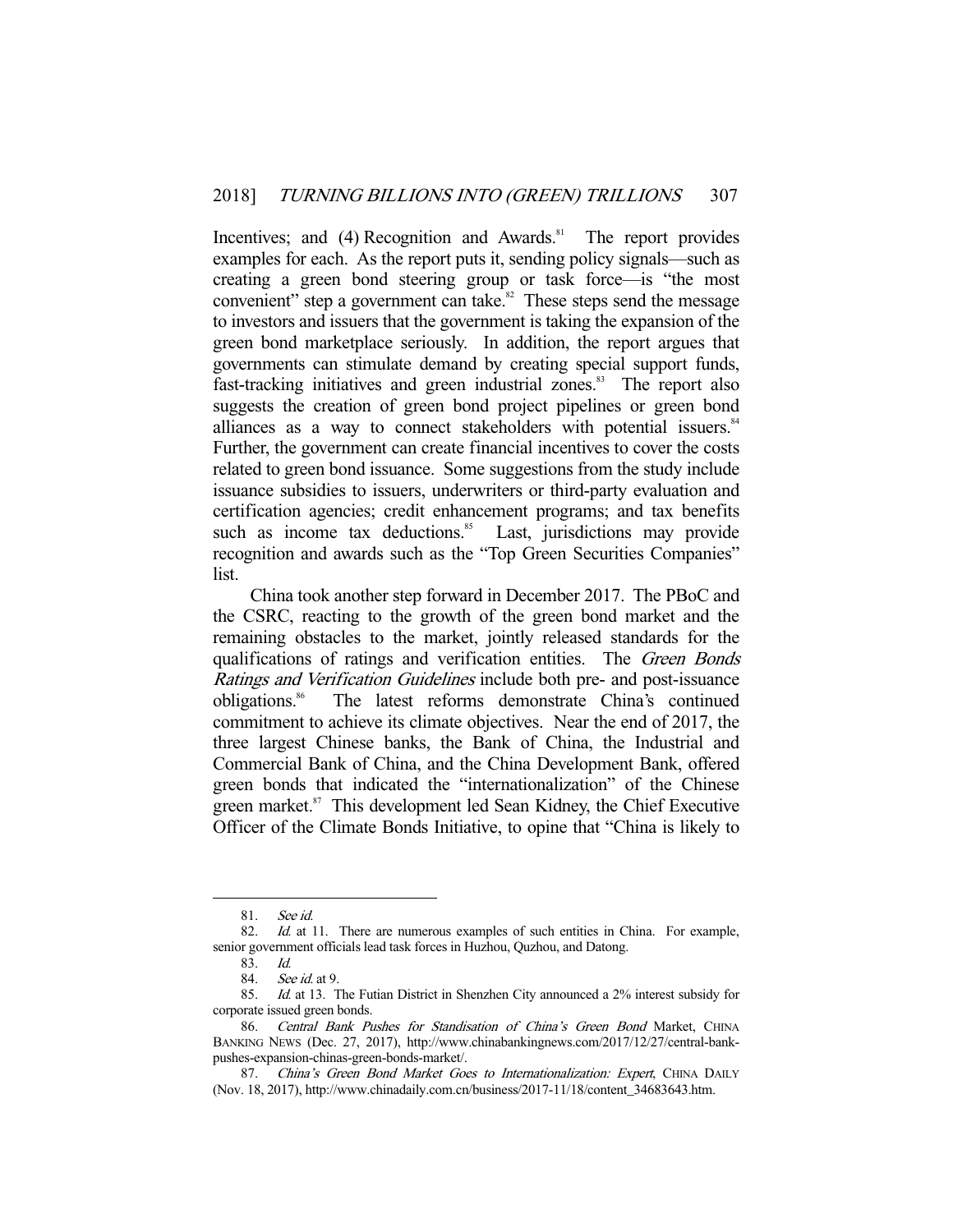stay at the head of the league table for global bond issuance and green bond issuance will accelerate in 2018."<sup>88</sup>

# B. France's Parliamentary Approach

 France is the largest issuer of green bonds in Europe and the second largest issuer in the world.<sup>89</sup> The French have been leaders in the green bonds space and have been responsible for a number of firsts, including Île-de-France becoming the first municipality to offer a green bond. Recently, France announced a  $\epsilon$ 7 billion sovereign green bond, the largest single green bond issued to date.<sup>90</sup> The French, like many of their European counterparts, have long taken climate change seriously, adopting a number of reforms throughout the past few decades. Most recently, in the lead-up to the 2015 United Nations Climate Change Conference in Paris, the French government adopted article 173-VI of the Law on Energy Transition for Green Growth (article  $173$ -VI).<sup>91</sup> The law adopted a multipronged approach to climate change, which sought to achieve the objectives that would soon after be promoted by the Paris Climate Accord. Recognizing the vital role of the finance sector in achieving the goals set out by the Paris Climate Accord, the law "strengthened mandatory carbon disclosure requirements for listed companies and introduced carbon reporting for institutional investors, (including asset owners and investment managers)."92

 At the time of its passage, article 173-VI was hailed as a groundbreaking measure and attracted the attention of business leaders, climate activists, and foreign governments. France became the first country to call on its financial sector to proactively contribute to a green energy transition. "One country has clearly taken the lead and did not wait for our final recommendations .... To our knowledge this is a pioneering piece of regulation," stated Christian Thimann of the Task Force on Climate-Related Disclosure.<sup>93</sup>

 <sup>88.</sup> Id.

<sup>89.</sup> See GREEN BOND HIGHLIGHTS, supra note 24, at 2.

<sup>90.</sup> Success for France's First Sovereign Green Bond, GOV'T FRANCE (Jan. 25, 2017), http://www.gouvernement.fr/en/success-for-france-s-first-sovereign-green-bond.

 <sup>91.</sup> See Article 173-VI: Understanding the French Regulation on Investor Climate Reporting, FORUM POUR L'INVESTISSEMENT RESPONSIBLE 2 (Oct. 2016), http://www.frenchsif.org/ isr-esg/wp-content/uploads/Understanding\_article173-French\_SIF\_Handbook.pdf [hereinafter Understanding Article 173-VI].

<sup>92.</sup> Breakout 1. Dialogue with Asset Managers and Owners on Climate Disclosure, CTR. ON GREEN FIN. & INV. 2 (Oct. 25, 2017), http://www.oecd.org/cgfi/forum/session-note-dialoguewith-asset-managers-and-owners-on-clilmate-disclosure.pdf.

<sup>93.</sup> See Understanding Article 173-VI, supra note 91, at 2.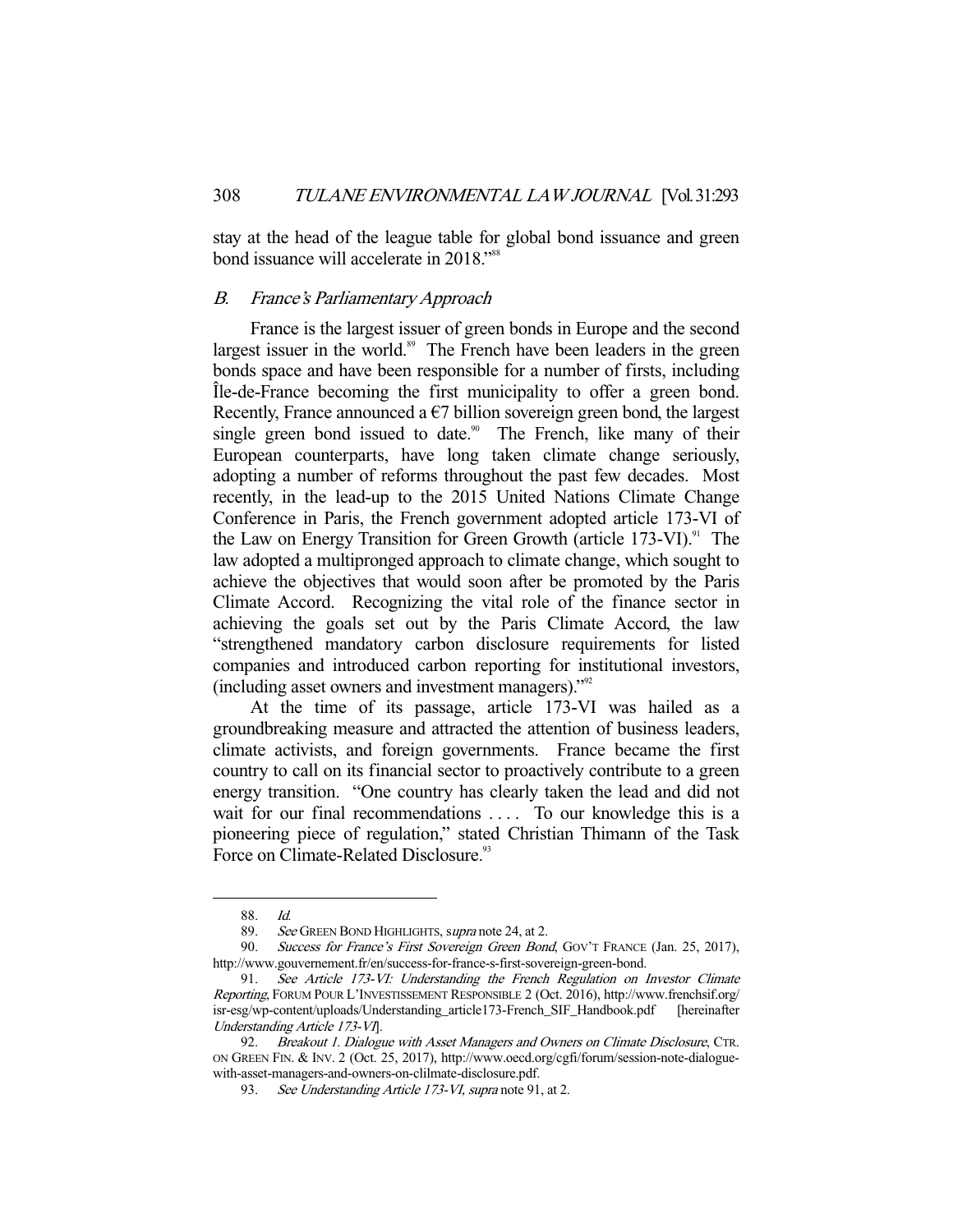Article 173-VI applies directly to asset managers and institutional investors and all asset classes: listed assets, venture capital, bonds, physical assets, and others.<sup>94</sup> The law relies on four basic principles: (1) transitioning from voluntary to mandatory requirements for institutional investors; (2) placing climate at the center of ESG criteria; (3) focusing investors on the impact of their investments; and (4) allowing for flexibility and experimentation. It includes different requirements for listed (public) companies, banks and credit providers, and institutional investors. Listed companies are now required in their annual reports to (1) disclose financial risks related to climate change, (2) list the measures adopted by the company to reduce those risks, and (3) explain the consequences of climate change on the company's activities and the goods and services it produces.<sup>95</sup> Banks and credit providers must disclose in their annual reports the risks, both carbon- and non-carbon-related, of excessive leverage.<sup>96</sup> Lastly, institutional investors must disclose in their annual report (1) information on how environmental, social, and governmental (ESG) criteria<sup>97</sup> are factored into investment decisions, and (2) how the firm's policies align with the national strategy for energy and ecological transition.<sup>98</sup> Firms must either "comply" with the law or "explain" why they cannot. As the law is in its infancy, there is not yet an understanding about what type of explanation would constitute a satisfactory response. Asset managers with less than €500 million of assets under management are exempt and must only provide an overview of how they integrate ESG factors into investment decisions.<sup>99</sup>

 Principles for Responsible Investing has assessed the French law and concluded why it believes passage was possible in France: (1) a strong regulatory environment that included a history of "extra-financial reporting regulation"; (2) willingness on behalf of French investors who had already adopted other ESG approaches to address climate risk; (3) global momentum and civil society support in France;<sup>100</sup> (4) political

<sup>94.</sup> *See id.*<br>95. *Id.* at 7

Id. at 7.

 <sup>96.</sup> Id.

<sup>97.</sup> ESG standards have a long history in the world of international finance. See What Is Responsible Investment, PRINCIPLES FOR RESPONSIBLE INV., https://www.unpri.org/about/what-isresponsible-investment (last visited Feb. 23, 2018).

French Energy Transition Law: Global Investor Briefing, PRINCIPLES FOR RESPONSIBLE INV. (2016), https://www.unpri.org/download\_report/14573.

<sup>99.</sup> See Understanding Article 173-VI, supra note 91.

 <sup>100.</sup> Id. (citing the international divestment movement led by 350.org and a number of Paris-based think tanks).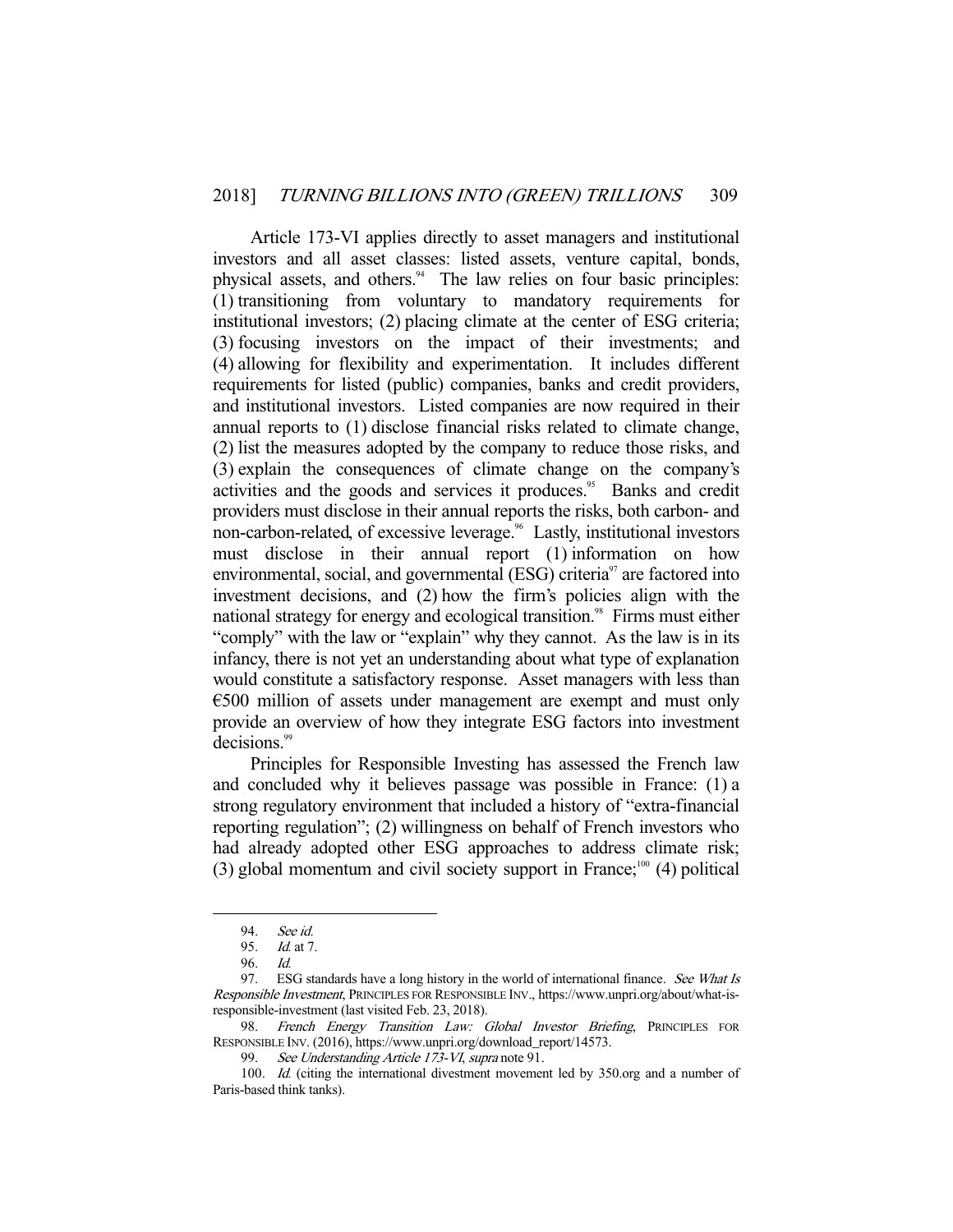feasibility;<sup>101</sup> and (5) a key political event—the Paris Climate Conference. These conditions could be useful in assessing the future of a similar regulation in the United States.

 Article 173-VI built on existing French willingness to actively regulate and incentivize the green finance marketplace. The French government also publicly sponsors a social responsible investment (SRI) label. The label was adopted "to bring about compliance with a set of criteria aimed at making economic performance compatible with positive social and environmental impacts through the financing of companies and public entities that contribute to sustainable development, whatever their activity may be."102 To obtain an SRI label from the Finance Ministry, financial products must satisfy certain criteria and must receive certification from a labeling organization preapproved by the government.<sup>103</sup> The labels are awarded for three-year periods with intermittent auditing to verify compliance. In addition to the SRI label, France sponsors an Energy and Ecological Transition for Climate label (TEEC) "to spotlight the investment funds that finance the green economy, to spur the creation of new funds, and to encourage companies to report the 'green share' of their activities."104 TEEC-labeled investments must have more specific environmental benefits and can only be issued for investments in certain sectors, such as transportation and renewable energy. It forthrightly excludes any investment activity related to "the exploration, production, and use of fossil fuels," as well as the entire nuclear industry. TEEC specifically includes green bonds in its labeling criteria for bond funds, specifically requiring that such bonds comply with the Green Bond Principles and strictly finance 90% of its projects based off a list of approved projects.<sup>105</sup>

 Article 173-VI does not commit investors and affected institutions to specific means of compliance. The Forum for Responsible Investment notes that "[t]he best way to respect the spirit of article 173-VI is to interpret its openness and flexibility as a way of inciting investors to

 <sup>101.</sup> Former French President Francois Hollande had a vision to make France "the nation of environmental excellence." What Can We Expect from French President Macron on Climate Change, LONDON SCH. ECON. & POL. SCI. (May 11, 2017), http://www.lse.ac.uk/Grantham Institute/news/what-can-we-expect-from-french-president-macron-climate-change/.

 <sup>102.</sup> SRI: The French Government Creates Official Labels for Financial Products, NOVETHIC (Jan. 12, 2016), http://www.novethic.com/responsible-investment-news/sri-the-frenchgovernment-creates-official-labels-for-financial-products.html.

 <sup>103.</sup> Id.

 <sup>104.</sup> Id.

<sup>105. &#</sup>x27;Energy and Ecological Transition for the Climate' Label, FRENCH MINISTRY ENV'T, ENERGY, & SEA 7 (2015), http://www.novethic.com/fileadmin//user\_upload/divers/labels/1605- LabelTEEC\_Referentiel-ENG.pdf.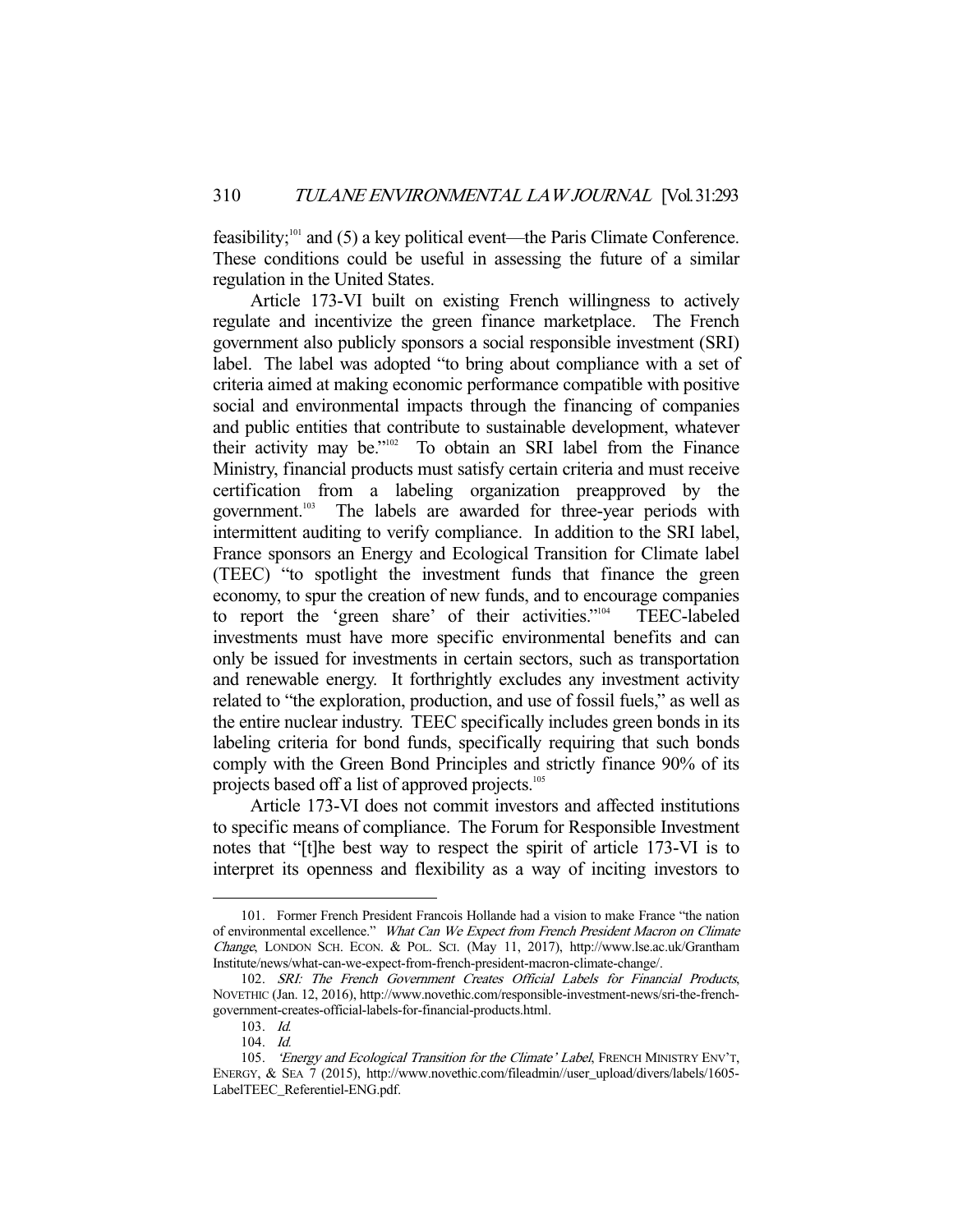reflect on the methods and objectives of their investment policy as well as on the social and environmental issues they consider to be a priority in light of these objectives."<sup>106</sup> Yet, the law is viewed as giving increasing power to shareholders to discuss climate-related issues with companies. "Disclosure requirements by companies is a major change, especially in France, where traditionally it is difficult for investors to file resolutions at [shareholder meetings]," said Annie Degen, UNEP FI Energy Efficiency Coordinator.<sup>107</sup> Degen added that one of the expected outcomes of article 173-VI is "an increased willingness of companies to discuss energy and environment related topics with their shareholders, as those shareholders anticipate mandatory disclosure." One of the challenges for the law is the lack of clear enforcement mechanism:

The implementation decree does not cover the details of the enforcement of the law, leading to some ambiguity as to the extent to which the financial regulator (AMF) will take responsibility. The French government is yet to confirm whether it will publish a PPE (Programmation Pluriannuelle de l'Energie) to give direction on consumption scenarios. There is also no mention in the decree of third party certification of the information provided in the annual reports. Therefore, there is no formal system for monitoring and ensuring compliance.<sup>108</sup>

 France has set up working groups to assist in the implementation of the reforms. The Ministry of Finance and Ministry of Ecology, for example, have supported collaboration between investors, issuers, NGOs, and service providers to develop best practices. Professional associations have also played a role in guiding the approach of institutional investors and asset managers.<sup>109</sup> The implementation of the law will be evaluated by the end of 2018 to assess how the law has worked in practice and if there are best practices that should be more widely adopted.

 The European Commission's High-Level Expert Group on Sustainable Finance (HLEG) recently released its 2018 report in which it hails article 173-VI as a model for other European nations to follow.<sup>110</sup> It recommends following the provisions of article 173-VI in the implementation of national standards for disclosure and reporting requirements.<sup>111</sup> The HLEG developed a number of additional

 <sup>106.</sup> See Understanding Article 173-VI, supra note 91, at 15.

 <sup>107.</sup> Id. at 8.

<sup>108.</sup> French Energy Transition Law: Global Investor Briefing, supra note 98, at 8.

 <sup>109.</sup> Id. at 9.

 <sup>110.</sup> EU HIGH-LEVEL EXPERT GRP. ON SUSTAINABLE FIN., FINANCING A SUSTAINABLE EUROPEAN ECONOMY 25 (2018), https://ec.europa.eu/info/sites/info/files/180131-sustainablefinance-final-report\_en.pdf.

 <sup>111.</sup> Id.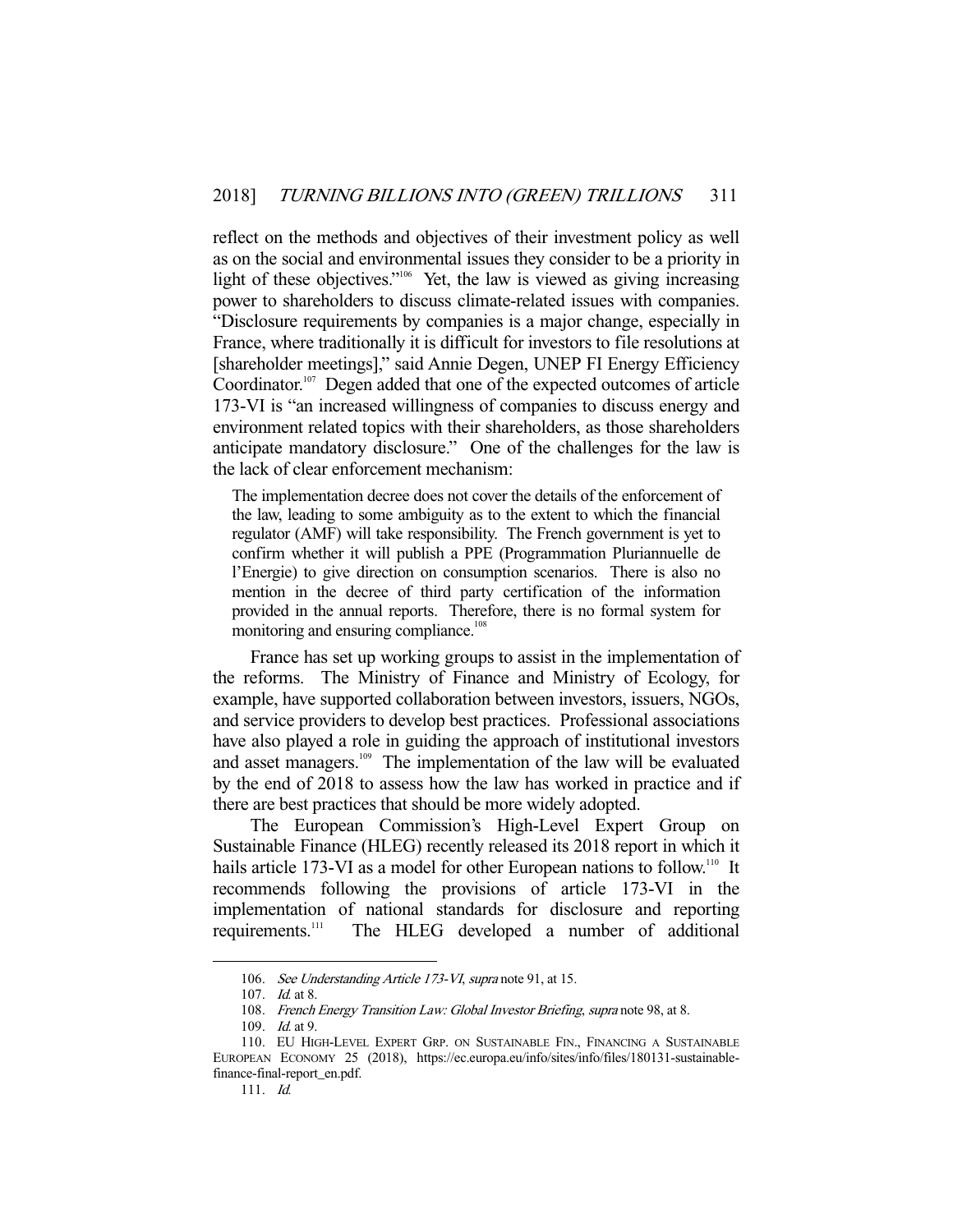recommendations for European nations to follow including the creation of a uniform European sustainability taxonomy and individualized recommendations for various sectors of the European financial system such as banks, pension funds, and asset managers. The goal of the group's report is "to inspire and guide the Commission's action plan on sustainable finance." $112$ 

#### C. Sino-French Relationship

 Analysis of the Chinese and French approach to green bonds makes clear that the green finance industry faces a number of upsides and challenges. If the green bond market is to reach its full potential, governments, central and development banks, and nongovernmental organizations will need to settle on an as-close-to-harmonized framework as possible that uses uniform terminology and standards. In the global financial market, investors, ideally, should be able to invest in a Chinese green bond to finance wind turbine construction with the same knowledge and confidence as an investor purchasing a green bond to expand solar energy farms in France. Understanding this necessity, the EIB and the Green Finance Committee of China Society for Finance and Banking published a report to track, map, and compare their divergent standards.<sup>113</sup>

 In November 2013, China and France held their first "High-Level Economic and Financial Dialogue" as a mechanism for "bilateral communication and policy coordination on strategic, overarching and long-term issues in the economic and financial fields."<sup>114</sup> During one of the most recent discussions, co-chaired by Chinese Vice-Premier Ma Kai and French Economy and Finance Minister Michael Sapin, the two sides included talks on "using the Paris agreement and Chinese G20 presidency momentum to bolster a low-carbon climate-resilient development, provision and mobilization of climate finance and the

<sup>112.</sup> *Id.* at 5.

 <sup>113.</sup> G20 GREEN FIN. STUDY GRP., G20 GREEN FINANCE SYNTHESIS REPORT (Sept. 5, 2016), http://unepinquiry.org/wp-content/uploads/2016/09/Synthesis\_Report\_Full\_EN.pdf; EUROPEAN INV. BANK, THE NEED FOR A COMMON LANGUAGE IN GREEN FINANCE (Nov. 11, 2017), http://www.eib.org/attachments/press/white-paper-green-finance-common-language-eib-andgreen-finance-committee.pdf; Francesco Guarascio, EU Eyes Capital Offer for Banks to Boost Climate Financing, REUTERS (Dec. 12, 2017), https://uk.reuters.com/article/uk-climatechangesummit-eu-banks/eu-eyes-capital-offer-for-banks-to-boost-climate-financing-idUKKBN1E60 RW.

 <sup>114.</sup> China-France Joint Fact Sheet on the 5th High Level Economic and Financial Dialogue, GOV'T. FR. 1 (Dec. 1, 2017), http://www.gouvernement.fr/sites/default/files/locale/ piece-jointe/2017/12/china-france\_joint\_fact\_sheet\_on\_the\_5th\_high\_level.pdf.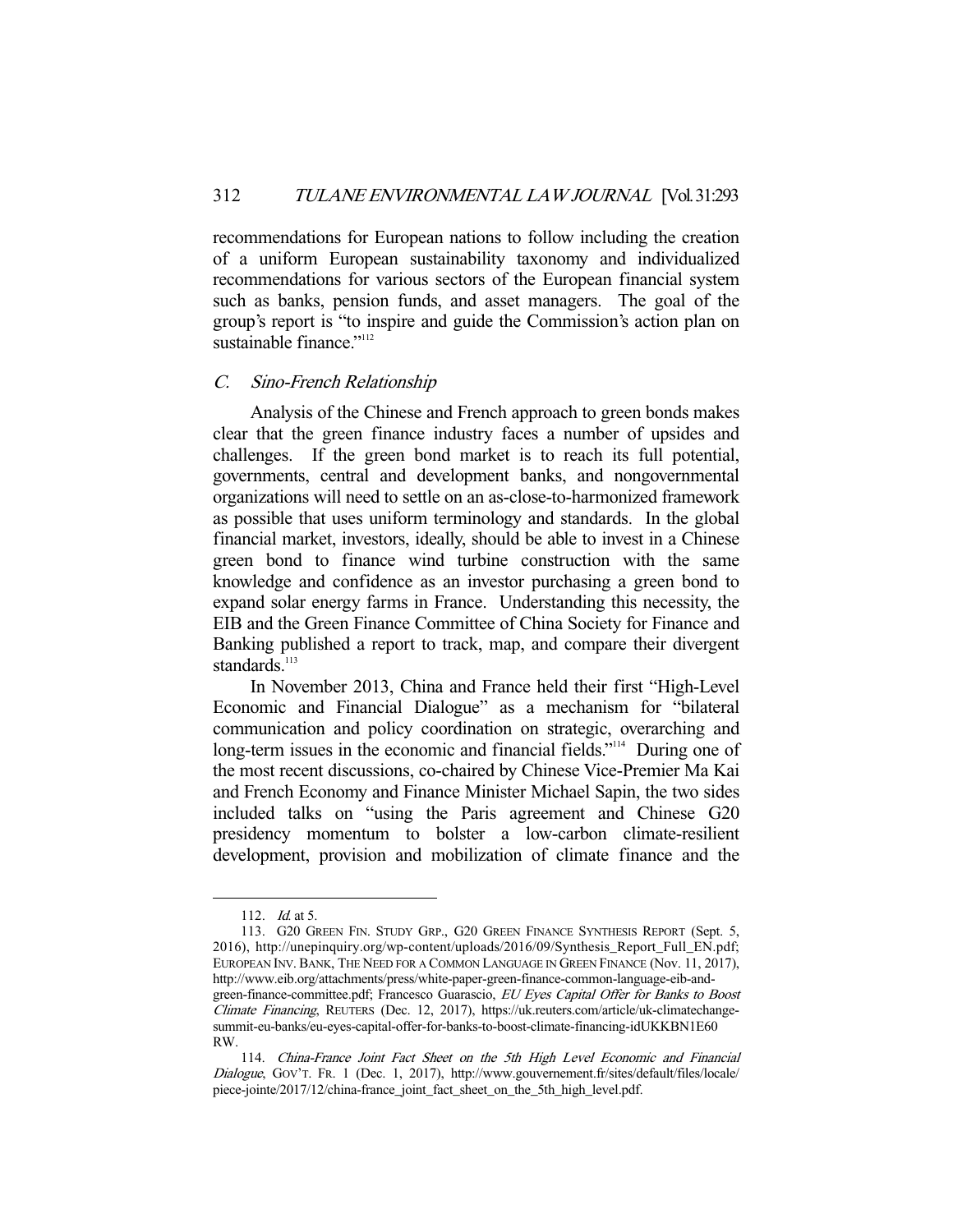promotion of green finance."<sup>115</sup> The sides committed to furthering cooperation, sharing their experiences with green finance, and encouraging French and Chinese Institutions to offer energy-transition credits. China and France, representing two of the world's largest economies, have recognized not just the social impetus behind climate policy, but that growth depends on green growth.

#### D. India's Vital Reform Measures

 India has long struggled with pollution and environmental quality. At one point, India was home to thirteen of the world's twenty most polluted cities.116 Over the years, the Indian government has responded with hundreds of pieces of environmental legislation, which it has struggled to enforce due to a lack of strong institutions. For example, India has attempted to institute a number of command and control policies that seek to incentivize a shift to cleaner technology.<sup>117</sup> Indian cities have been forced by the Supreme Court to implement pollution action plans over the years.<sup>118</sup> These actions have represented a start, but now green bonds have presented a new, possibly more effective model.

 The Indian bond market contrasts starkly with that of China and France. Until recently, the Indian bond market was relatively nascent, dragged down by arduous bankruptcy laws that left many investors fearful that they would be unable to recoup an investment in the event a project went south. Typically, one benefit of taking on a debt security is the ability to take collateral. Yet, in India with insolvency taking an average of  $4.3$  years<sup>119</sup> to resolve, short-term investors simply did not have a mechanism to offset the risk of being unable to recover debt.<sup>120</sup> Occasionally, the Indian government would guarantee repayment, but to avoid overexposure the government only took on these obligations in

 <sup>115.</sup> China-France Joint Fact Sheet on the 4th High Level Economic and Financial Dialogue, FRENCH MINISTRY FOR ECON. & FIN. 6 (2016), https://www.economie.gouv.fr/files/ files/PDF/china-france-joint-fact-sheet-2016.pdf.

 <sup>116.</sup> Shibaji Roychoudhury, Thirteen of the 20 Most Polluted Cities in the World Are Indian, QUARTZ INDIA (Dec. 7, 2014), https://qz.com/307176/thirteen-of-the-20-most-pollutedcities-in-the-world-are-indian/.

<sup>117.</sup> See Michael Greenstone et al., The Solvable Challenge of Air Pollution in India, NAT'L COUNCIL APPLIED ECON. RES. 2 (July 11-12, 2017), http://www.ncaer.org/Events/IPF-2017/IPF-2017-Paper-Greenstone-Harish-Pande-Sudarshan-Conf-version.pdf.

 <sup>118.</sup> See, e.g., M.C. Mehta v. Union of India & Ors. (2018), No. 13029/1985, http://admin. indiaenvironmentportal.org.in/files/COMPREHENSIVE%20ACTION%20PLAN%20Delhi%20 NCR%20Supreme%20Court%20Order.pdf (India).

 <sup>119.</sup> By contrast, insolvency resolution takes an average of 1.7 years in China. Debiprasad Nayak, What India's New Bankruptcy Law Means, WALL ST. J. (May 12, 2016), https:// blogs.wsj.com/briefly/2016/05/12/what-indias-new-bankruptcy-law-means-the-short-answer/.

 <sup>120.</sup> Id.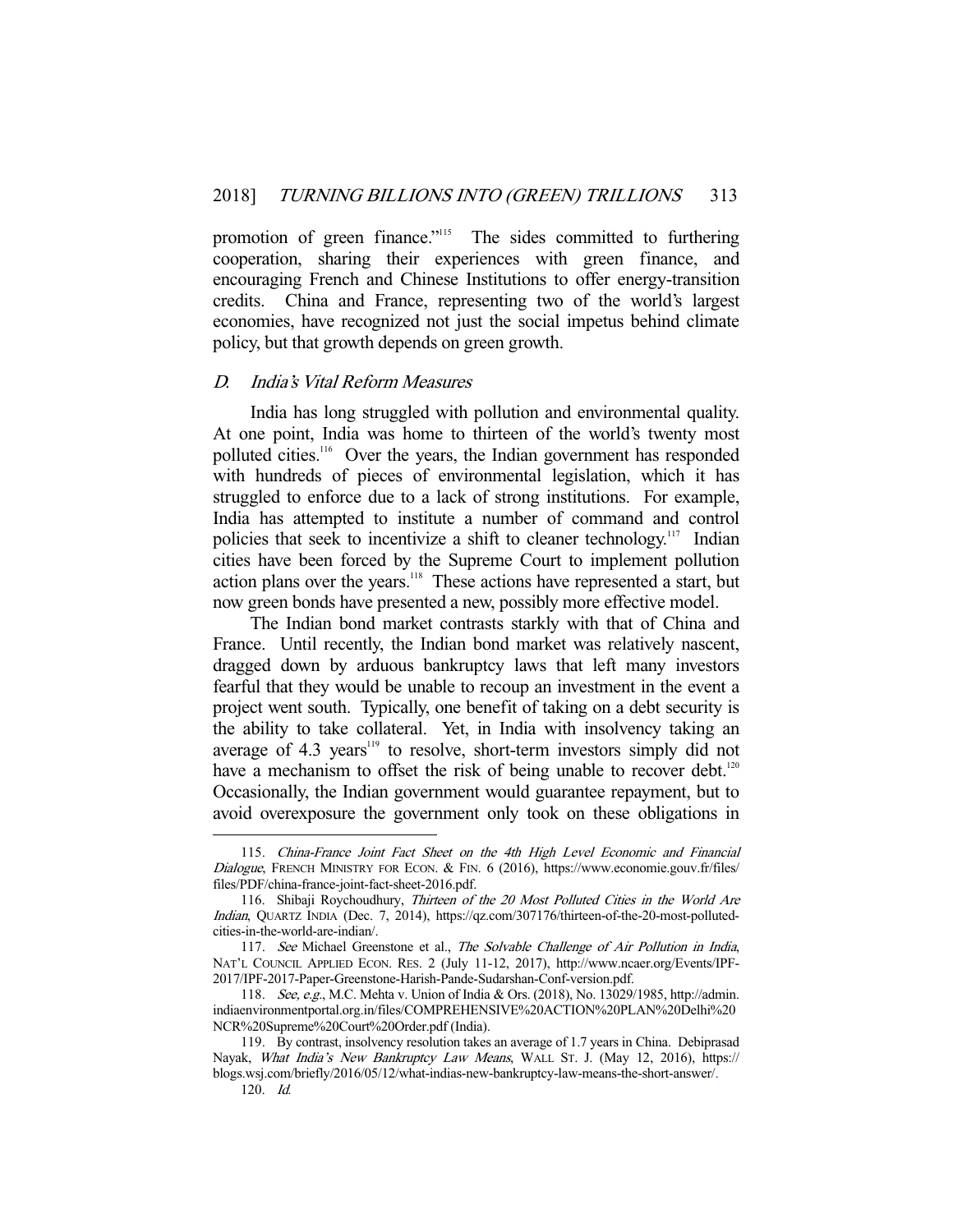limited circumstances, such as late-stage infrastructure projects. In other scenarios, major corporations with strong accounting could get access to bond markets, although they would rarely do this in India, often looking to countries like Luxembourg.

 The fate of the Indian Bond Market changed two years ago when the Indian government adopted a new law seeking to streamline the morass of confusing bankruptcy and insolvency laws on the books.<sup>121</sup> At the time, India ranked 136th in the World Bank's ranking of insolvency resolution.122 The Insolvency and Bankruptcy Code sought to create a single law encompassing the entire process. Supporters of the legislation believe it will increase the ability of small, domestic, and foreign investors to conduct business in India. Under the new law, the bankruptcy process will speed up dramatically. In the case of a default, a company will have 180 days to wind up (with the possibility of additional ninety days being tacked on by the bankruptcy adjudicator).<sup>123</sup> India's current Prime Minister Narendra Modi has pledged to make it easier to conduct business in India, the world's fastest-growing major economy, and this reform is now seen as a critical milestone towards accomplishing that goal.<sup>124</sup>

 The reduction of risk for foreign investors associated with the new Bankruptcy and Insolvency Code has had an impact on the green bond market. While young, the Indian Green Market is growing rapidly. The market took off in 2015 with issuances by entities such as the Export-Import Bank of India and the Industrial Development Bank of India. As of April 5, 2017, issuers in India had sold \$3.2 billion worth of green bonds, and the Climate Bonds Initiative has recognized Indian issuers as "leaders in demonstrating best practice by having most labelled green bonds receive a review or certification from an external body."<sup>125</sup> Of the green bonds issued by Indian entities, six have been listed in Singapore

<sup>121.</sup> Lok Sabha Passes Bill to Fast Track Debt Recovery, ECON. TIMES (Aug. 2, 2016), https://m.economictimes.com/news/economy/lok-sabha-passes-bill-to-fast-track-debt-recovery/ articleshow/53495364.cms.

 <sup>122.</sup> Id.

 <sup>123.</sup> Id.

<sup>124.</sup> Unni Krishnan & Jeanette Rodrigues, India Wants to Make Business Easier, BLOOMBERG BUSINESSWK. (Oct. 19, 2016), https://www.bloomberg.com/news/articles/2016-10- 20/india-wants-to-make-business-easier; The Fastest-Growing and Shrinking Economies in 2018, ECONOMIST (Jan. 5, 2018), https://www.economist.com/blogs/graphicdetail/2018/01/daily-chart-3.

 <sup>125.</sup> CLIMATE BONDS INITIATIVE, BONDS AND CLIMATE CHANGE: THE STATE OF THE MARKET/UPDATE 2017 INDIA (May 2017), https://www.climatebonds.net/files/files/CB-HSBC-2017-India-Final-01.pdf [hereinafter BONDS AND CLIMATE CHANGE: THE STATE OF THE MARKET/UPDATE 2017 INDIA].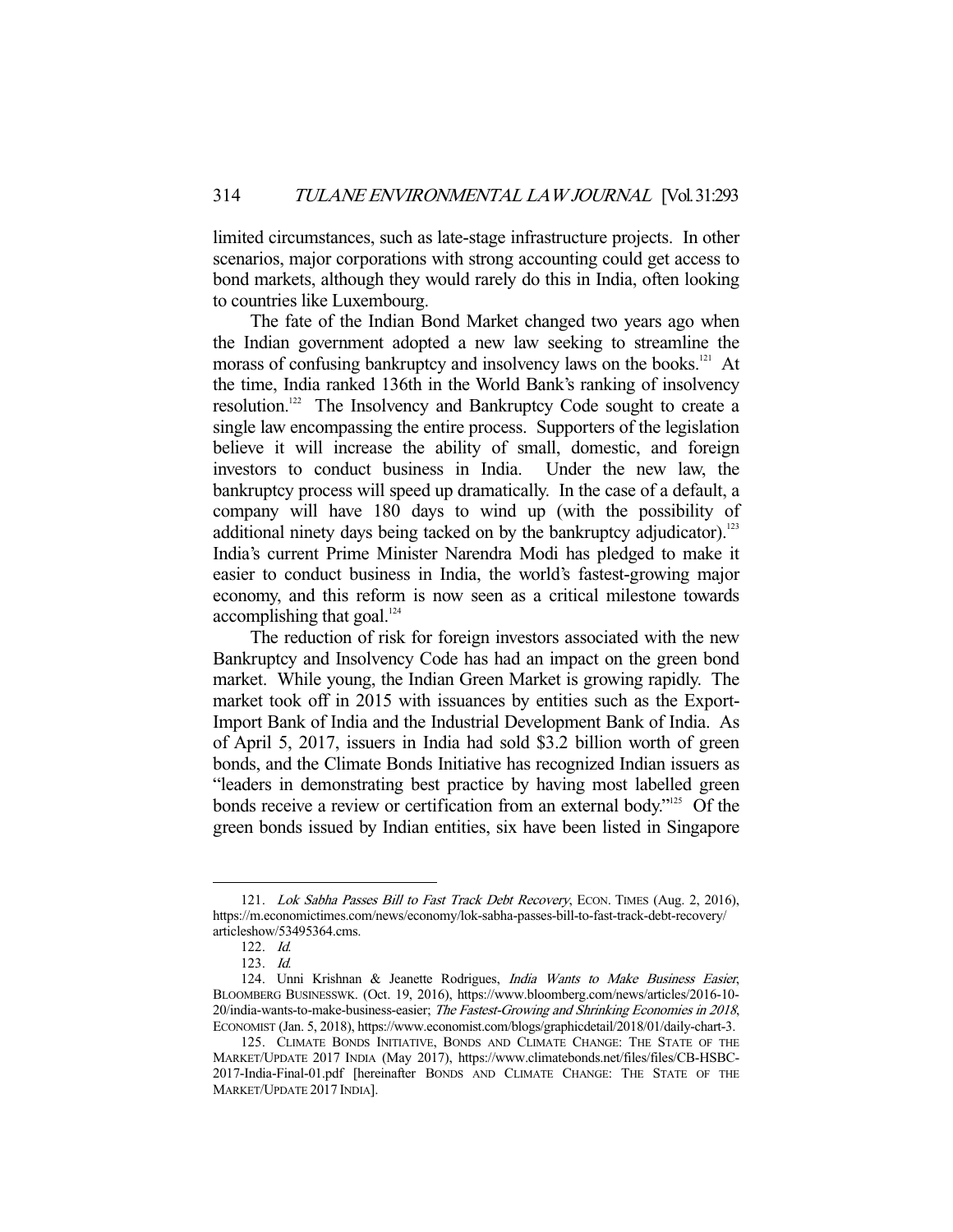with others dual-listed in London and Berlin.<sup>126</sup> Most of the bonds have been issued in U.S. dollars, which reduces risk for foreign investors, and the average size of the bonds outpaces that of other domestic bonds.<sup>127</sup>

India currently ranks eighth in outstanding green bonds.<sup>128</sup> The Climate Bonds Initiative argues that India's certification mechanism has been "instrumental in ensuring international investor confidence in . . . [the market's] green credentials." Most Indian Green Bonds receive certification under the Climate Bonds Standard.<sup>129</sup> The Climate Bonds Standard is the Climate Bond Initiative's certification scheme. Sixty-two percent of green bond issuances in India went towards renewable energy projects, followed by allocations for low-carbon transport and lowcarbon building projects. India has the second-highest sustainable energy target, trailing only China, with a goal of 175 gigawatts by 2022.130 Yet, China had nearly ten times as many green bonds issued in the first five months of 2017 to help it reach its goal.<sup>131</sup>

 The birth and rapid development of the green bond market in India required the attention of regulators. In 2016, SEBI proposed a new framework for the issuance and listing of green bonds.<sup>132</sup> In April 2017, SEBI finalized its rules after receiving feedback from various ministries and departments.<sup>133</sup> The SEBI regulations seek to provide a framework under which investors and issuers can work towards a goal of \$2.5 trillion in green investment by 2030 in order to reach India's climate goals.<sup>134</sup> SEBI believes that the regulations will help broaden the investor base and therefore benefit issuers. In India, Green Bonds are regulated under the same framework that governs the issuing and listing of other debt securities known as the ILDS regulations. Yet, the agency wanted to provide further clarification as to what can be classified as a green bond.

-

134. Id.

 <sup>126.</sup> Id. at 2.

 <sup>127.</sup> Id.

<sup>128.</sup> See GREEN BOND HIGHLIGHTS, supra note 24, at 2.

<sup>129.</sup> See generally CLIMATE BONDS INITIATIVE, CLIMATE BONDS STANDARDS VERSION 3.0 (Dec. 2017), https://www.climatebonds.net/files/files/Climate%20Bonds\_Standard\_Version% 203\_0\_December%202017.pdf.

<sup>130.</sup> Surging Demand for Indian Green Bonds, INST. FOR ENERGY ECON. & FIN. ANALYSIS (July 20, 2017), http://ieefa.org/surging-demand-indian-green-bonds/.

<sup>131.</sup> Id. China had \$7.3 billion in outstanding bonds while India had \$629 million. Id.

<sup>132.</sup> Sebi Finalises Norms for Listing of Green Bonds, ECON. TIMES (Apr. 30, 2017), https://economictimes.indiatimes.com/markets/stocks/news/sebi-finalises-norms-for-listing-ofgreen-bonds/articleshow/58444005.cms.

 <sup>133.</sup> Id.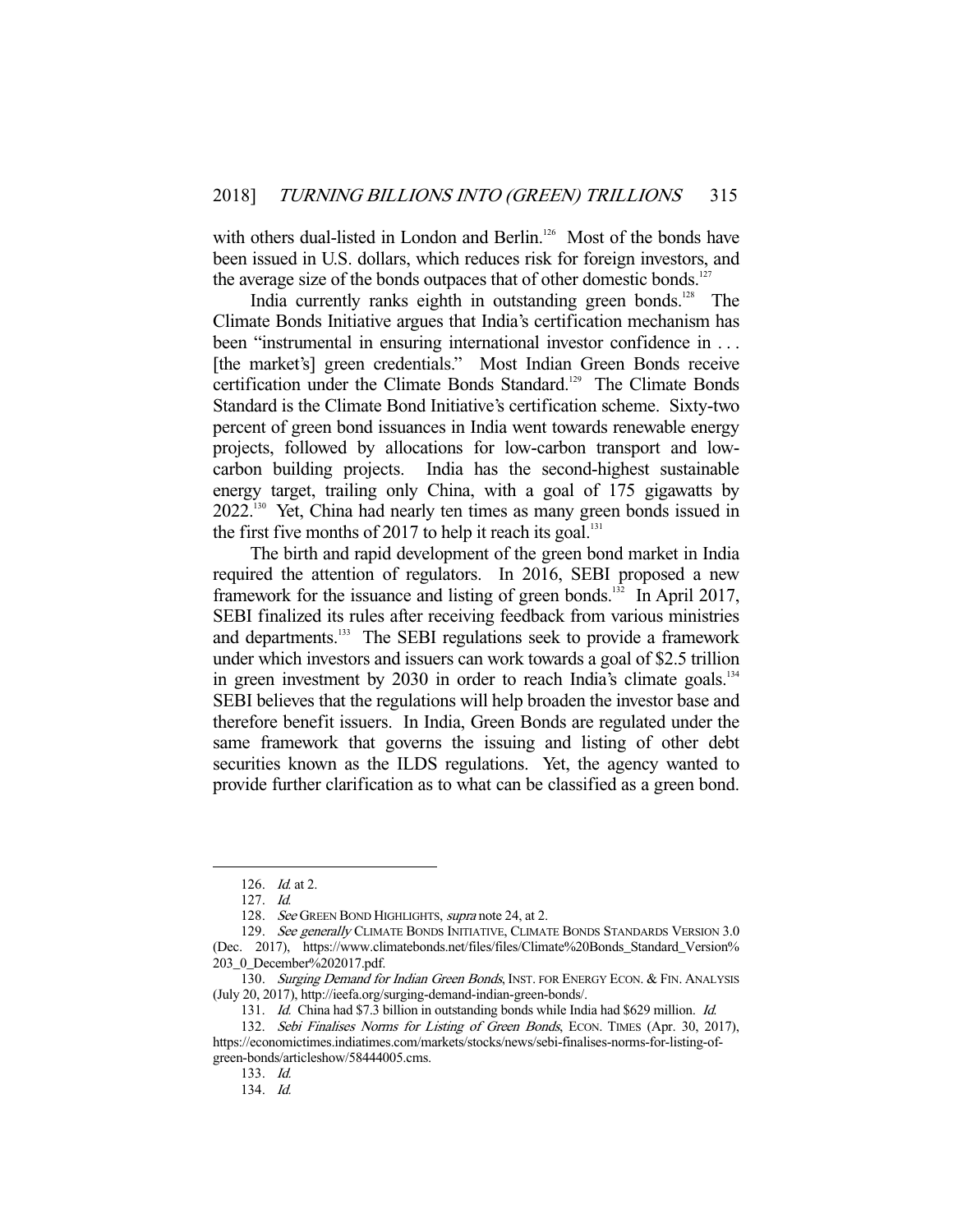A memorandum issued to SEBI board members acknowledged concerns about "greenwash[ing]" and the need for harmonized standards.<sup>135</sup>

 The SEBI regulations are considered to be a direct response to the Paris Climate Accord and indicate India's seriousness in addressing climate change.<sup>136</sup> SEBI permits proceeds from green bonds to be spent on projects such as renewable and sustainable energy, clean transportation, sustainable water management, climate change adaptation, energy efficiency, sustainable waste management, sustainable land use, and biodiversity conservation—although the board maintains power to include other types of projects at its discretion.<sup>137</sup>

 India's green bond issuers have stood out for their commitment to outside certification.<sup>138</sup> For example, four of the seven green bonds issued in India in 2016 received Climate Bonds Standards certification while another received review from a firm named Sustainalytics.<sup>139</sup> So far, demand for green bonds in India has been high, and its market is anticipated to grow despite some challenges. According to the Institute for Energy Economics and Financial Analysis, "Indian renewable energy developers face the highest nominal cost of debt in local currency across key markets in Asia and the Pacific region."140 Moving forward, one of the challenges for India will be reducing these costs. In addition to India's work in the green bond space, India is anticipated to enter the emerging "blue bond" space in 2018, which focuses specifically on water resource projects that currently only account for 2.2% of green investment in India.<sup>141</sup>

 <sup>135.</sup> Memorandum from the Secs. & Exch. Bd. of India to the Bd., Disclosure Requirements for Issuance and Listing Green Bonds, https://www.sebi.gov.in/sebi\_data/meeting files/1453349548574-a.pdf (last visited May 9, 2018).

<sup>136.</sup> Sean Kidney, India's Securities Regulator Finalises Official Green Bond Listing Requirements + Says Green Bonds Are a Tool to Finance INDC (National Climate Change Plan)—Yes They Are!, CLIMATE BONDS INITIATIVE (Jan. 12, 2016), https://www.climatebonds. net/2016/01/india%E2%80%99s-securities%E2%80%99-regulator-finalises-official-green-bondlisting-requirements-says-green.

 <sup>137.</sup> Id.

<sup>138.</sup> See BONDS AND CLIMATE CHANGE: THE STATE OF THE MARKET/UPDATE 2017 INDIA, supra note 125, at 1.

 <sup>139.</sup> Id.

<sup>140.</sup> Anindya Upahyay, India's Blue Sky Pledge Gives Power to Country's Green Bonds, BLOOMBERG MARKETS (June 18, 2017), https://www.bloomberg.com/news/articles/2017-07- 18/india-s-blue-sky-pledge-gives-power-to-country-s-green-bonds.

 <sup>141.</sup> Rana Kapoor, Looking Toward a Greener Future, HINDU (Jan. 9, 2017), http://www. thehindu.com/opinion/op-ed/Looking-towards-a-greener-future/article17009199.ece.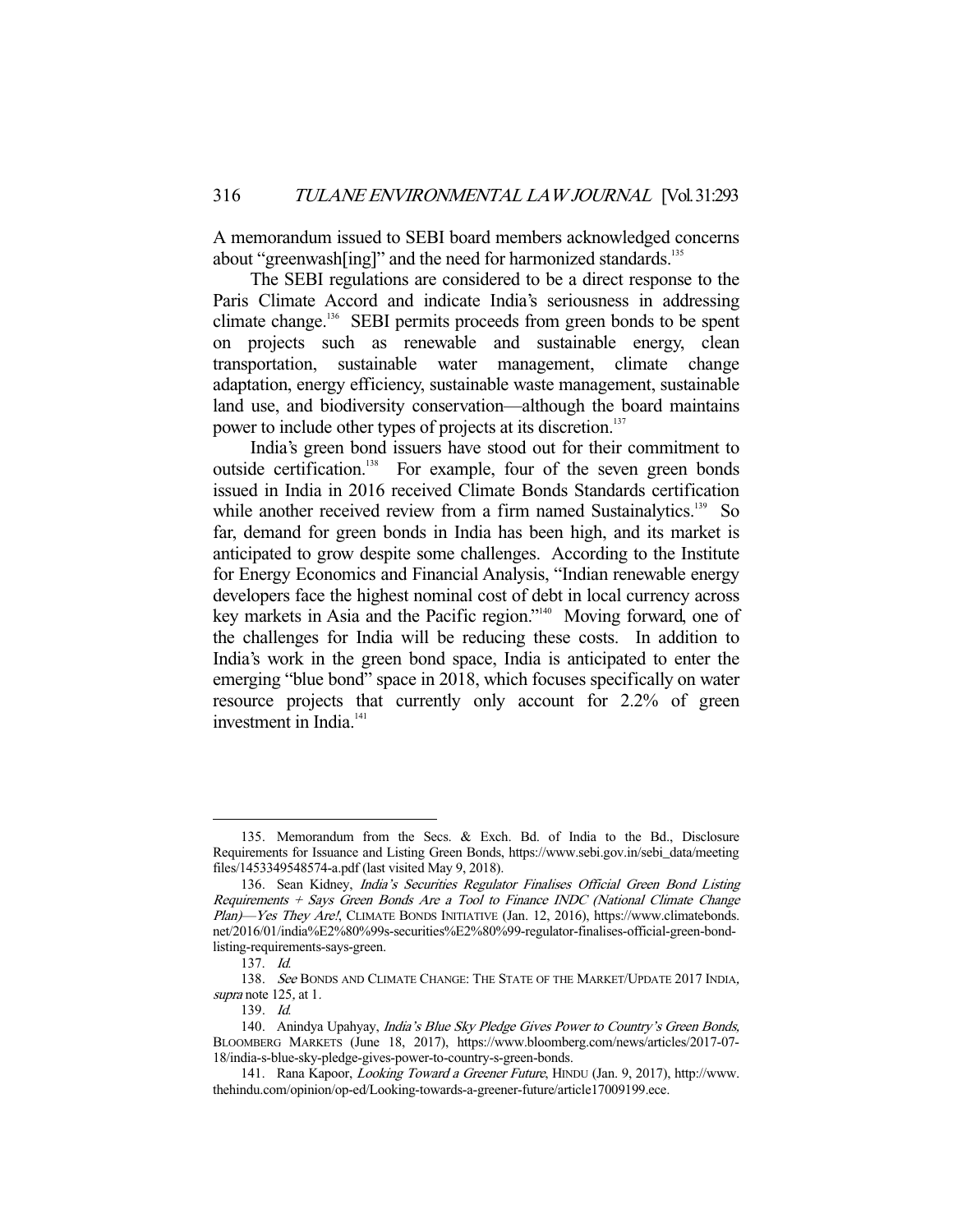#### IV. WHAT'S GOING ON IN THE UNITED STATES?

#### A. Background

-

 In light of the Paris Climate Accord, countries have taken serious steps to address the threat of climate change. Paralyzed by political polarization, the United States stands out among its global peers for its lack of serious discourse surrounding climate change, particularly at the federal level. With the Trump administration threatening the viability of the Clean Power Plan, $142$  the appointment of climate change- and administrative power-skeptic Scott Pruitt to helm the Environmental Protection Agency, and a President that believes climate change is a Chinese-orchestrated hoax, $143$  the chances of positive climate policy seem as unlikely as ever. Yet, the political tide in the United States will eventually turn and policymakers must be ready to make up for lost time.

 Despite the lack of action on a federal level, American businesses, states, and municipalities have taken their own initiatives and have played a vital role in the development of green bonds. Major American corporations, such as Walmart and Google, have decided that "bypassing the politics"<sup>144</sup> on the climate agenda serves their economic interests. In the green space, Apple Inc. has issued two green bonds, and both have been announced at politically opportune moments. Apple's first green bond—a \$1.5 billion offering<sup>145</sup>—followed the signing of the Paris Climate Accord. Its second—a  $$1$  billion offering<sup>146</sup>—followed the President's decision to withdraw from that agreement. United Statesbased banks have also played a vital role in the development of the green bond market. Citibank, Bank of America Merrill Lynch, and JPMorgan Chase were three of the four banks that served on the drafting committee for the Green Bonds Principles and have been some of the largest

 <sup>142.</sup> Exec. Order No. 13,783, 82 Fed. Reg. 16,093 (Mar. 28, 2017).

<sup>143.</sup> Dylan Matthews, *Donald Trump Has Tweeted Climate Change Skepticism 115* Times. Here's All of It, VOX (July 1, 2017), https://www.vox.com/policy-and-politics/2017/ 6/1/15726472/trump-tweets-global-warming-paris-climate-agreement.

 <sup>144.</sup> Julia Pyper, How Corporations 'Bypassed the Politics' to Lead on Clean Energy in <sup>2017</sup>, GREENTECH MEDIA (Dec. 29, 2017), https://www.greentechmedia.com/articles/read/ corporations-bypass-politics-lead-clean-energy-2017#gs.FhiOBa8.

<sup>145.</sup> Valerie Volcovici, Apple Issues \$1.5 Billion in Green Bonds in First Sale, REUTERS (Feb. 17, 2016), https://www.reuters.com/article/us-apple-greenbonds/apple-issues-1-5-billion-ingreen-bonds-in-first-sale-idUSKCN0VQ2K2.

<sup>146.</sup> Alex Webb, Apple Issues a Second Green Bond to Finance Clean Energy, BLOOMBERG TECH. (June 13, 2017), https://www.bloomberg.com/news/articles/2017-06-13/ apple-issuing-a-second-green-bond-to-finance-clean-energy/.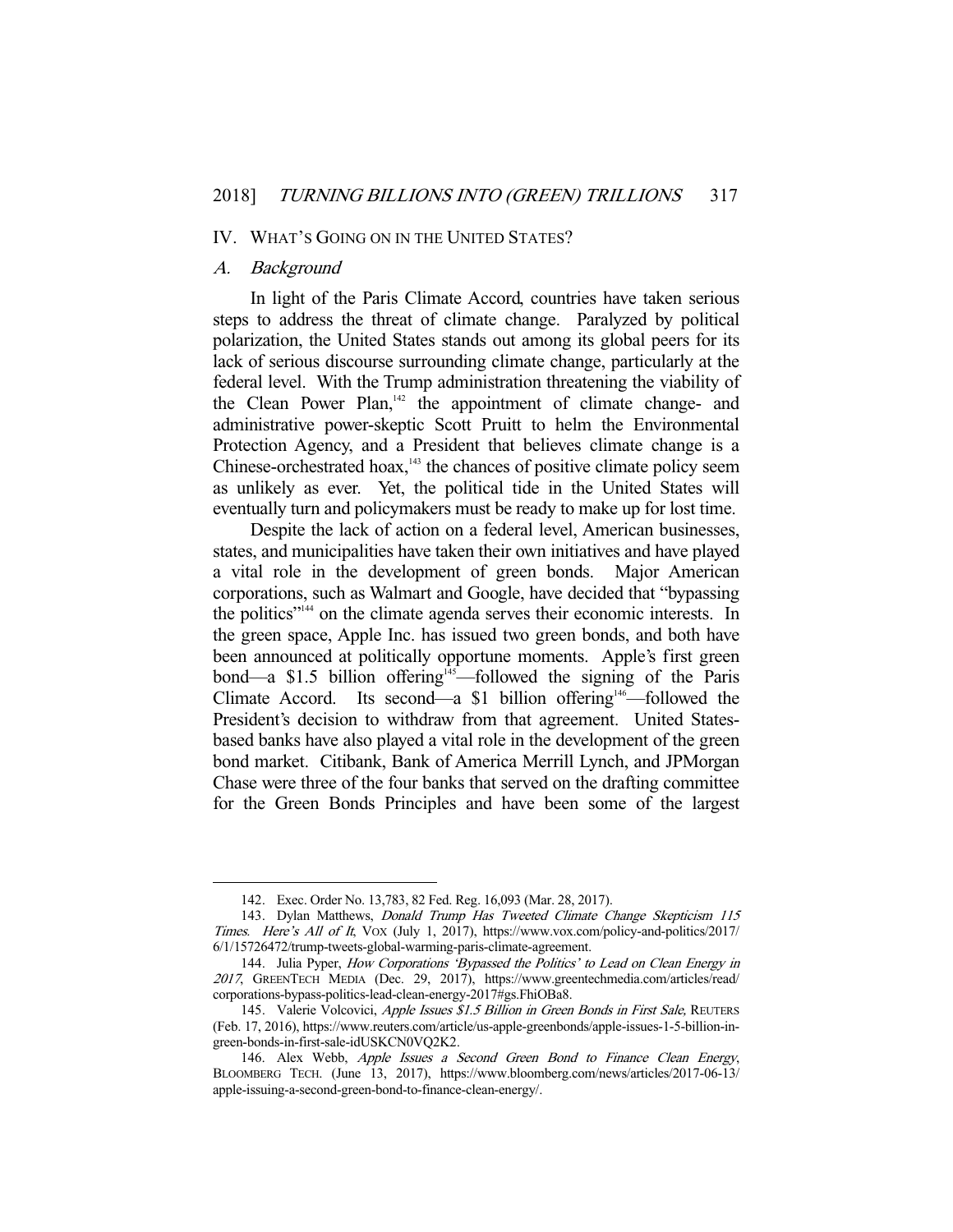backers of green finance initiatives.<sup>147</sup> These private entities have helped guide the framework for green finance in the United States, but their efforts have not been followed up by regulatory bodies such as the SEC and Federal Reserve.

 On the state level, Massachusetts became the first U.S. state to offer a green bond in  $2013$ <sup>148</sup> The \$100 million bond was purchased by a mix of individual and institutional investors and funded water quality, energy efficiency, and pollution mitigation efforts.<sup>149</sup> California became the first U.S. state to surpass \$5 billion in green bond issuances, which included a large number of municipal bond offerings including from Bay Area Rapid Transit (BART), the Los Angeles MTA, and the City and County of San Francisco.<sup>150</sup> The state has more municipal green bonds outstanding than any other state. New York follows California with just under \$5 billion funding similar projects.<sup>151</sup> With the support of large states like California, Massachusetts, New York, and Washington, the green bond market has grown rapidly despite the lack of federal incentives or pressure.

 Even with the growth and support of corporate, state, and municipal issuers, the share of green bonds in the overall U.S. bond market lags behind international peers. While 2% of all bonds issued in China are green, the green bond market in the United States represents less than one-tenth of 1% of the \$40 trillion U.S. bond market. Growing this share will have a tremendous impact on the overall green movement, and regulation could be useful in bolstering the necessary growth. Currently, the drawbacks from the lack of a regulatory framework are apparent in reports and advisories issued by accounting firms and investment banks. For example, a 2016 Ernst & Young (EY) report titled *Green Bonds: A* Fresh Look at Financing Green Projects discusses the challenges related to investment in green bonds such as "evolving guidelines," additional costs for issuers in developing green bonds, and the lack of a formal

 <sup>147.</sup> Press Release, Citigroup, Inc., Green Bond Principles Created to Help Issuers and Investors Deploy Capital for Green Projects (Jan. 13, 2014), http://www.citigroup.com/citi/ news/2014/140114a.htm.

 <sup>148.</sup> Mike Cherney, Massachusetts Goes 'Green,' WALL ST. J. (June 4, 2013), https:// www.wsj.com/articles/SB10001424127887324563004578525762271478512.

 <sup>149.</sup> Id.

<sup>150.</sup> Andrew Whiley, California Green Bond Issuance Passes \$5 Billion: New US Green Finance Record, CLIMATE BONDS INITIATIVE (Nov. 30, 2017), https://www.climatebonds. net/2017/11/california-municipal-green-bond-issuance-passes-5-billion-new-us-green-financerecord.

 <sup>151.</sup> Id.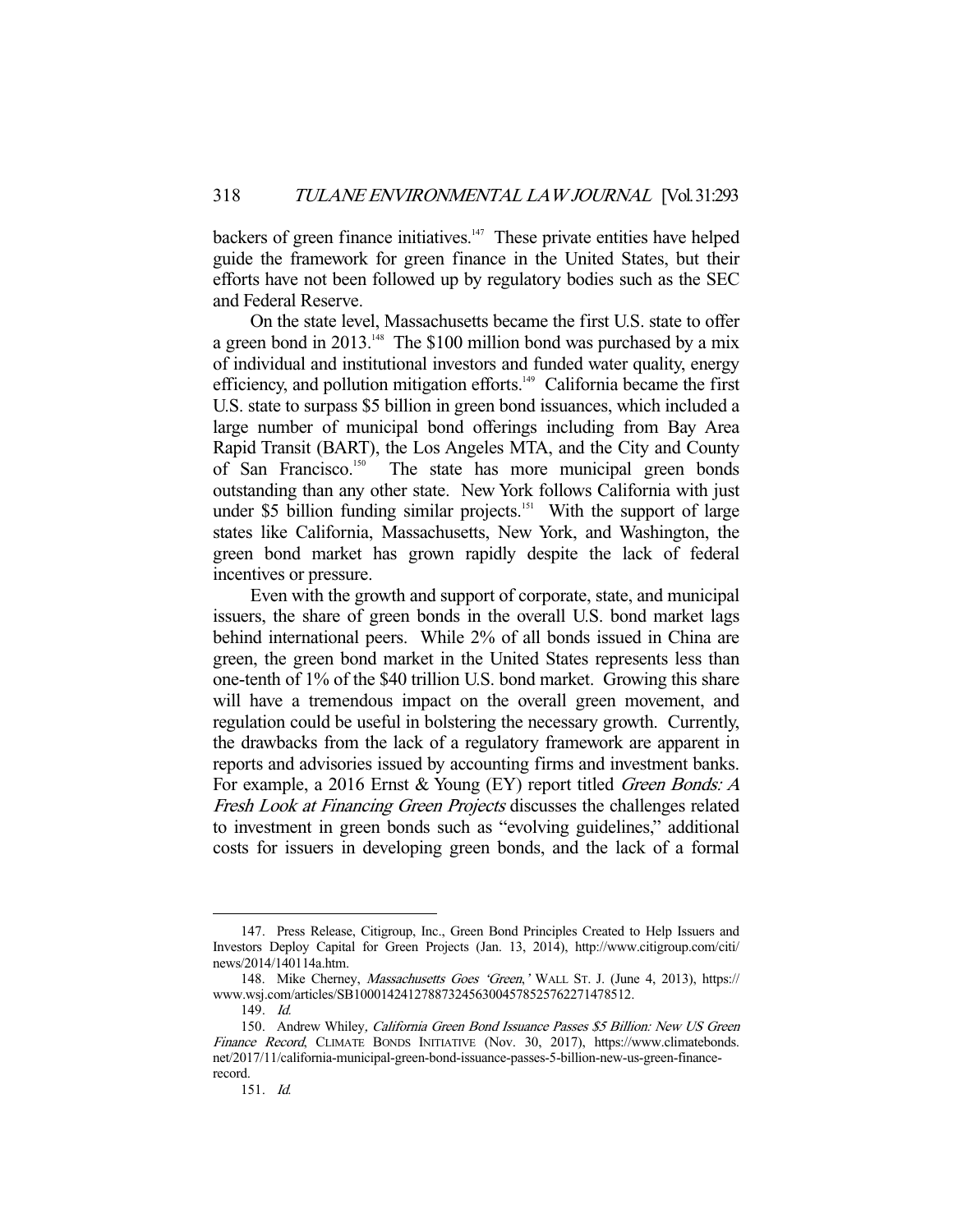definition for "green." 152 EY classifies the need to define a product as green as the "most daunting" challenge for issuers.<sup>153</sup>

 Policymakers are the key for unleashing the private sector to invest in green bonds. Governments have a unique ability to enable and encourage forms of investment. They can create "steerage tools and policies" to push investors towards green investment. In order to expand the market, particularly its availability to low-risk investors, governments can regulate the market to ensure green investments are "investmentgrade" and therefore less likely to solely draw the attention of investors with the capacity to take on novelty investments. Investors are increasingly concerned about climate risk in their investments. Currently, the extent to which corporations need to make climate-related disclosures is managed by a hodge-podge of federal laws dating back decades. In the absence of clear, harmonized standards on climate disclosure, there has been an increase in the amount of voluntary disclosure undertaken by corporations. Elizabeth Lewis, Head of Sustainable Investing at the World Resources Institute, notes that pension funds, family offices, and religious funds have taken the lead in pushing corporations towards greater disclosure and taking a deeper look at climate change when undertaking investments.<sup>154</sup> She notes that Paris was a big wake-up for the U.S. companies: "You can't just say anymore 'The Europeans are really out front on this, but the United States doesn't have a carbon tax, so I don't need to pay attention to this.""<sup>155</sup>

#### B. Does a Framework Already Exist in the United States?

 The answer to this question is unclear. Of the U.S. regulatory agencies, the SEC has been the most responsive to the investor concern about climate, despite taking a far from active role.<sup>156</sup> In 2010, the SEC issued guidance for public companies regarding what it considered to be the agency's existing climate-related disclosure requirements.<sup>157</sup> At the time, climate change legislation and administrative action received

<sup>152.</sup> Green Bonds: A Fresh Look at Financing Green Projects, ERNST & YOUNG (2016), http://www.ey.com/Publication/vwLUAssets/Green\_bonds-a-fresh-look-at-financing-greenprojects/\$FILE/EY-Green%20bonds-a-fresh-look-at-financing-green-projects.pdf.

 <sup>153.</sup> Id.

 <sup>154.</sup> Informing Investors of Climate Risk: The Impact of Securities Laws in the Environmental Context, 46 ENVTL. L. REP. NEWS & ANALYSIS 10,455 (2016).

 <sup>155.</sup> Id. at 10,456.

<sup>156.</sup> See SEC Clarifies Environmental Disclosures: Climate Change, TAFT STETTINIUS & HOLLISTER LLP (Nov. 22, 2010), https://www.taftlaw.com/news-events/law-bulletins/secclarifies-environmental-disclosures-climate-change.

<sup>157.</sup> Interpretative Guidance, 17 CFR 211, 231, and 241, SEC. & EXCH. COMM'N (Feb. 8, 2010), https://www.sec.gov/rules/interp/2010/33-9106.pdf.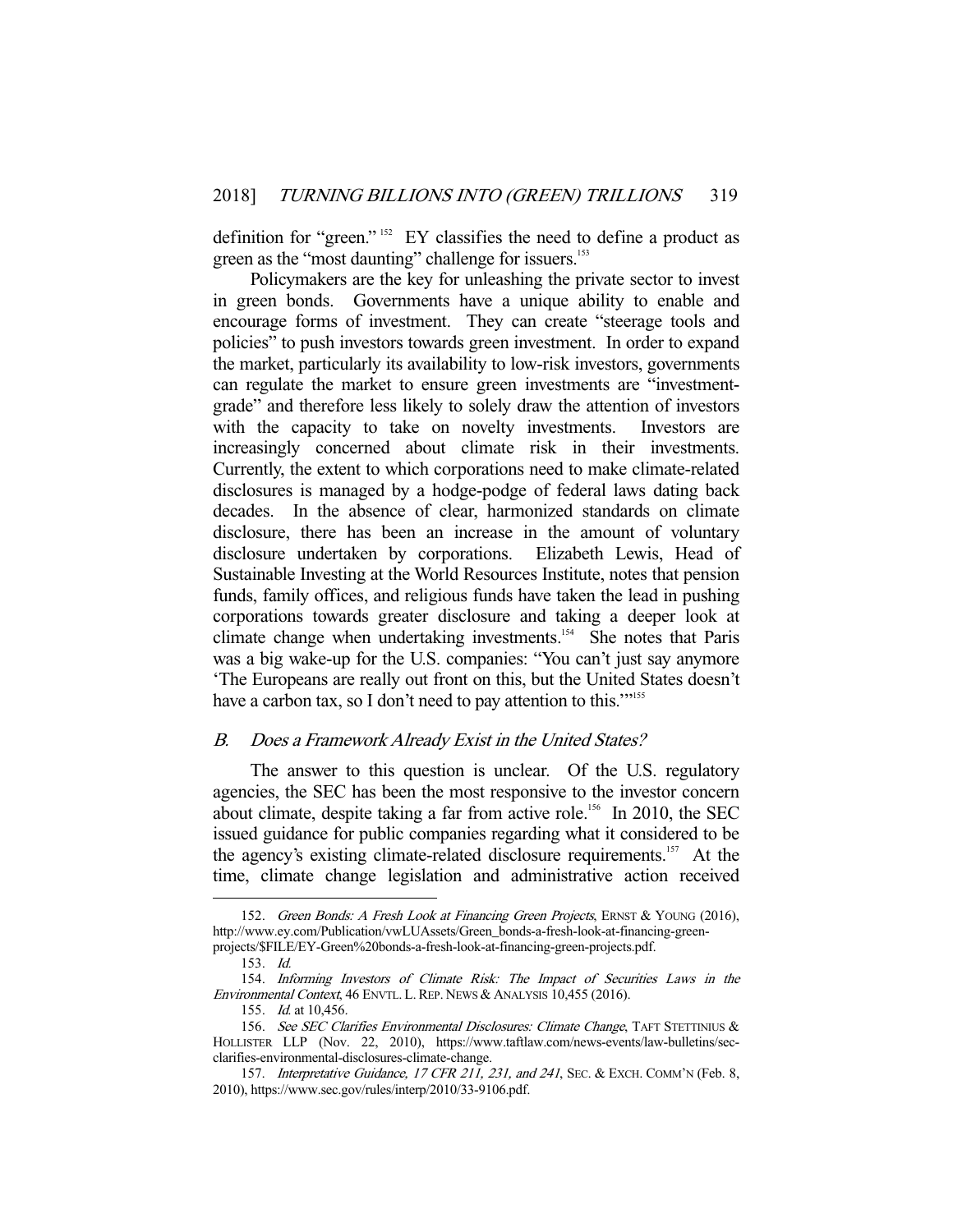significant attention from the Democratic President and Democraticcontrolled Congress, and the SEC expressed concern that public companies could be affected by the potential new laws and regulations. Additionally, shareholders of public companies increasingly called for climate disclosures. Therefore, the SEC provided the public with an overview of rules requiring disclosure of climate change issues as they currently existed. The guidance mainly focused on the implementation of an agency regulation known as Regulation S-K.<sup>158</sup>

 Regulation S-K requires a number of items related to climate change: (1) Item 101 "requires a registrant to describe its business and that of its subsidiaries" and "expressly requires disclosure regarding certain costs of complying with environmental laws"; (2) Item 103 "requires a registration to briefly describe any material pending legal proceeding to which it or any of its subsidiaries is a party," and Instruction 5 to Item 103 states "specific requirements that apply to disclosure of certain environmental litigation"; (3) Item 503(c) applies to risk factors affecting the business; (4) Item 303 requires "Management's Discussion and Analysis of Financial Condition and Results of Operations [MD&A]" and also "includes a broad range of disclosure items that address the registrant's liquidity, capital resources and results of operations."159 The guidance goes on to further explain how each of the rules and regulations listed could apply directly to climate change, but as the threat of climate change manifests itself more and more, it is clear that stronger requirements are needed. In a press release at the time, then-SEC Chairwoman Mary Schapiro noted:

We are not opining on whether the world's climate is changing, at what pace it might be changing, or due to what causes. Nothing that the Commission does today should be construed as weighing in on those topics . . . . Today's guidance will help to ensure that our disclosure rules are consistently applied.<sup>160</sup>

 The chairwoman's remarks reflected general sentiment about the SEC's backseat approach to climate change. In fact, the agency has been often criticized for its failure to enforce climate reporting requirements under the existing framework.<sup>161</sup> In 2016, members of Congress

 <sup>158.</sup> See id.

 <sup>159.</sup> Id. § III.

 <sup>160.</sup> Mary Schapiro, Chairwoman, U.S. Sec. & Exch. Comm'n, Statement Before the Open Commission Meeting on Disclosure Related to Business or Legislative Events on the Issue of Climate Change (Jan. 27, 2010), https://www.sec.gov/news/speech/2010/spch012710mlsclimate.htm.

 <sup>161.</sup> In the year after the guidance was issued, the agency issued forty-nine letters to public companies expressing concern about the adequacy of the company's climate disclosures. In the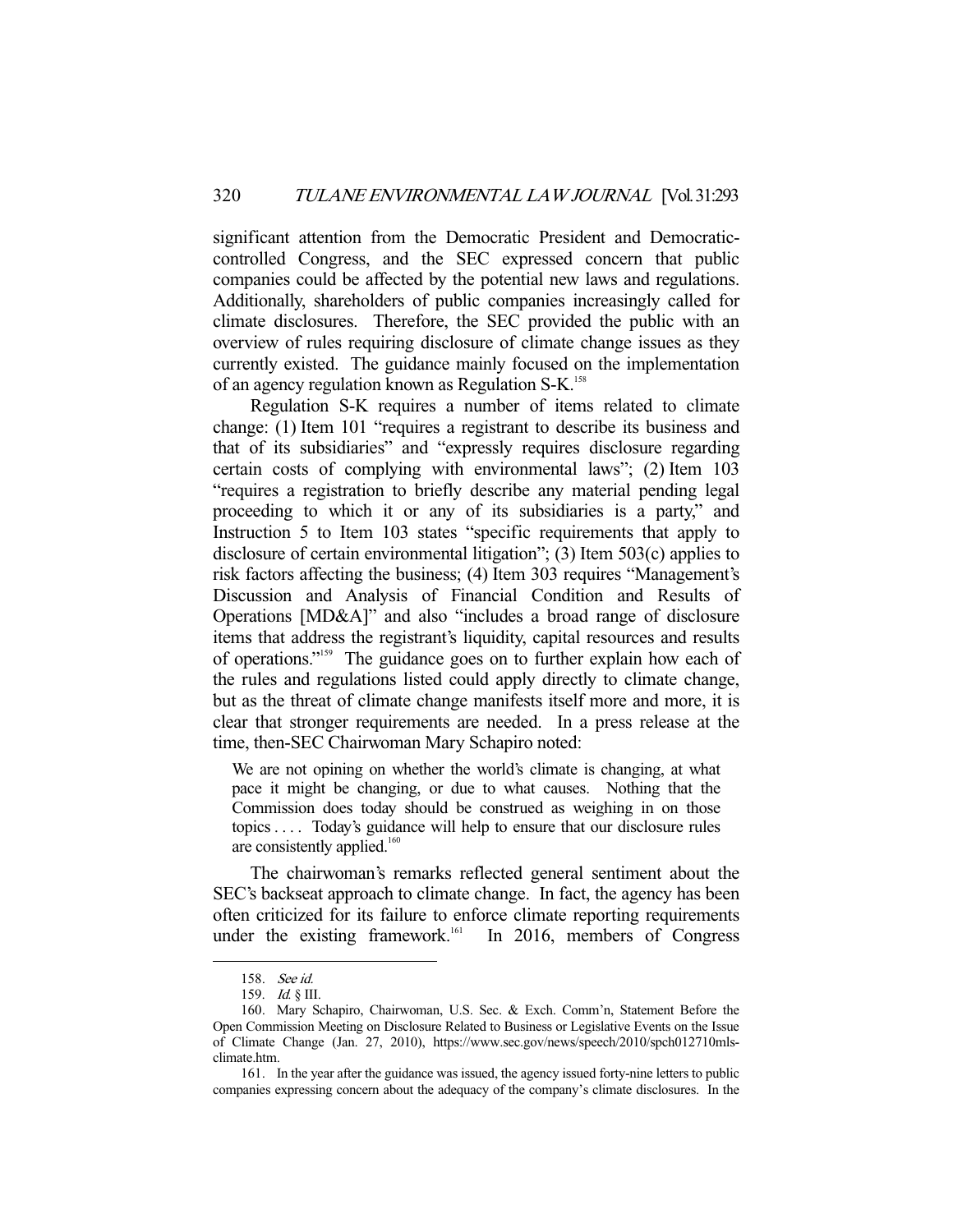including Hawaii Senator Brian Schatz and Rhode Island Senator Jack Reed called out the SEC and then-chairwoman Mary-Jo White. Schatz took the agency to task for "underreacting in the extreme," while Reed expressed his skepticism in stating that "[o]ur markets work best when investors are provided with the necessary disclosures, and the S.E.C. needs to take action by enforcing the disclosure rules on the books."<sup>162</sup> Schatz, Reed, and others have shrewdly framed their arguments to reflect the economic risk presented by climate change. Issues such as resource scarcity and stranded assets could directly impact the long-term viability of public companies shaping the landscape for investors. In the view of those pushing for stricter enforcement, the current regulatory environment fails to sufficiently address the threats posed to businesses $163$ 

 Later, the SEC issued a concept release addressing a range of issues.<sup>164</sup> According to the release, the agency received a number of comment letters concerned with climate disclosure. Some discussed the agency's failure to assess stranded assets and regulatory risk, while others focused on the agency's reticence in enforcing its own interpretative guidance. Further, the release acknowledged some of the other responses received on climate change:

A few commenters suggested that we adopt new line-item disclosure requirements for climate change matters. One suggested . . . a requirement to disclose anticipated full-cycle costs of future capital expenditures and a requirement to disclose the carbon content of a registrant's reserves and resources. Another suggested . . . oil and gas companies to disclose carbon costs alongside the company's disclosure of proved reserves. A third commenter suggested . . . annual reporting of the risks to the registrant of the effects of climate change, if any. We also received many letters recommending the Commission adopt a rule requiring disclosure of political spending.<sup>165</sup>

These public comments could provide a basis for future reform, but for now, SEC action looks unlikely. The Federal Reserve System has also played a hands-off role in the green bond market. Neither current

following years, those numbers dropped precipitously. David Gelles, S.E.C. Is Criticized for Lax Enforcement of Climate Risk Disclosure, N.Y. TIMES (Jan. 23, 2016), https://www.nytimes. com/2016/01/24/business/energy-environment/sec-is-criticized-for-lax-enforcement-of-climaterisk-disclosure.html.

 <sup>162.</sup> Id.

 <sup>163.</sup> Id.

 <sup>164.</sup> Concept Release, 17 CFR Parts 210, 229, 230, 232, 239, 240 and 249, SEC. & EXCH. COMM'N (2016), https://www.sec.gov/rules/concept/2016/33-10064.pdf.

 <sup>165.</sup> Id. at 208.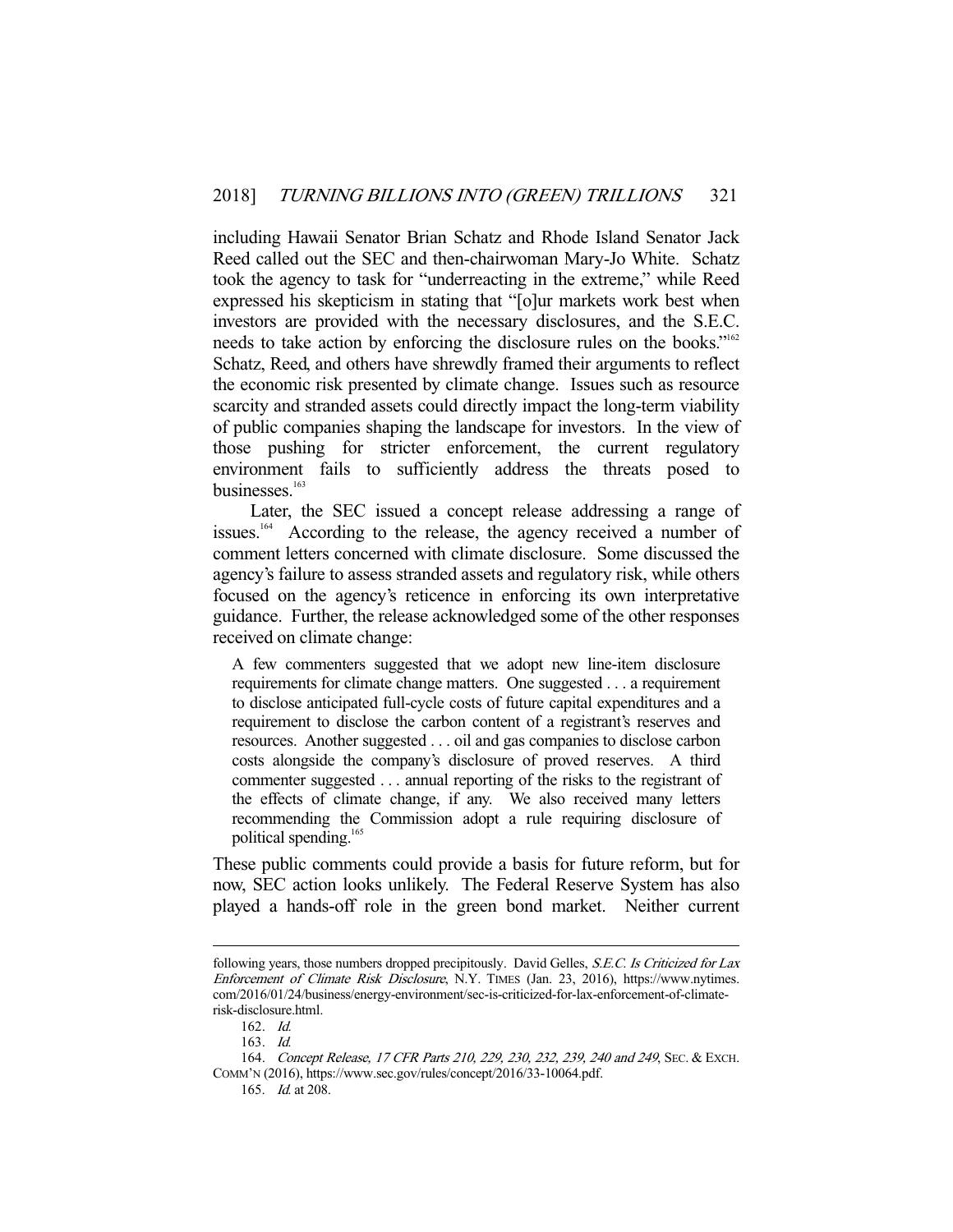chairman Jerome Powell nor his predecessor Janet Yellen have made public remarks on the green bond market.

# C. The Path Forward for the United States

 In light of this background, the question remains what the path forward for the United States will be. While this Comment does not make specific recommendations, it seeks to find areas where the United States can draw upon policies adopted globally. In contrast to China, France, and India, the United States has a more vibrant corporate private sector and a strong commitment to federalism, wherein the federal government has a constitutional obligation, and oftentimes a political willingness, to yield power to states. This is particularly true in the environmental space that frequently utilizes the "cooperative federalism" approach. Under the cooperative federalism model, federal agencies work in close contact with their state-level counterparts to develop policies that best achieve federal goals.<sup>166</sup> It is under this model that policymakers in the United States must take on the challenge of catalyzing the green bond market. The Climate Bonds Initiative sees six potential roles for policymakers to play in scaling the green bond market: (1) ensuring market integrity, (2) incentivizing strategic issuance, (3) promoting market development, (4) improving the risk-return profile of projects, (5) increasing tax incentives for issuers and investors, and (6) boosting market demand. Eventually, the United States will need to take action. It is not even a matter of if; it is a matter of when. When that moment arrives, the United States must be prepared with a menu of policy ideas to implement.

 On February 12, 2018, the Trump administration unveiled its longawaited infrastructure investment plan.<sup>167</sup> Many experts noted the plan's unique funding mechanism.<sup>168</sup> The proposal—to spend \$200 billion in federal dollars to upgrade the country's roads, railways, airports, and more—seeks additional money from states, localities, and private investors to achieve a goal of \$1.5 trillion in total investment to achieve

<sup>166.</sup> See generally Assistant Attorney General John Cruden, Cooperative Federalism: A Central Concept of Environmental Law, DEP'T JUST. (July 27, 2016), https://www.justice.gov/ archives/opa/blog/cooperative-federalism-central-concept-environmental-law.

 <sup>167.</sup> Building a Stronger America: President Donald J. Trump's American Infrastructure Initiative, WHITE HOUSE (Feb. 12, 2018), https://www.whitehouse.gov/briefings-statements/ building-stronger-america-president-donald-j-trumps-american-infrastructure-initiative/.

<sup>168.</sup> See, e.g., Patricia Cohen & Alan Rappeport, Trump's Infrastructure Plan Puts Burden on State and Private Money, N.Y. TIMES (Feb. 12, 2018), https://www.nytimes.com/2018/ 02/12/business/trump-infrastructure-proposal.html.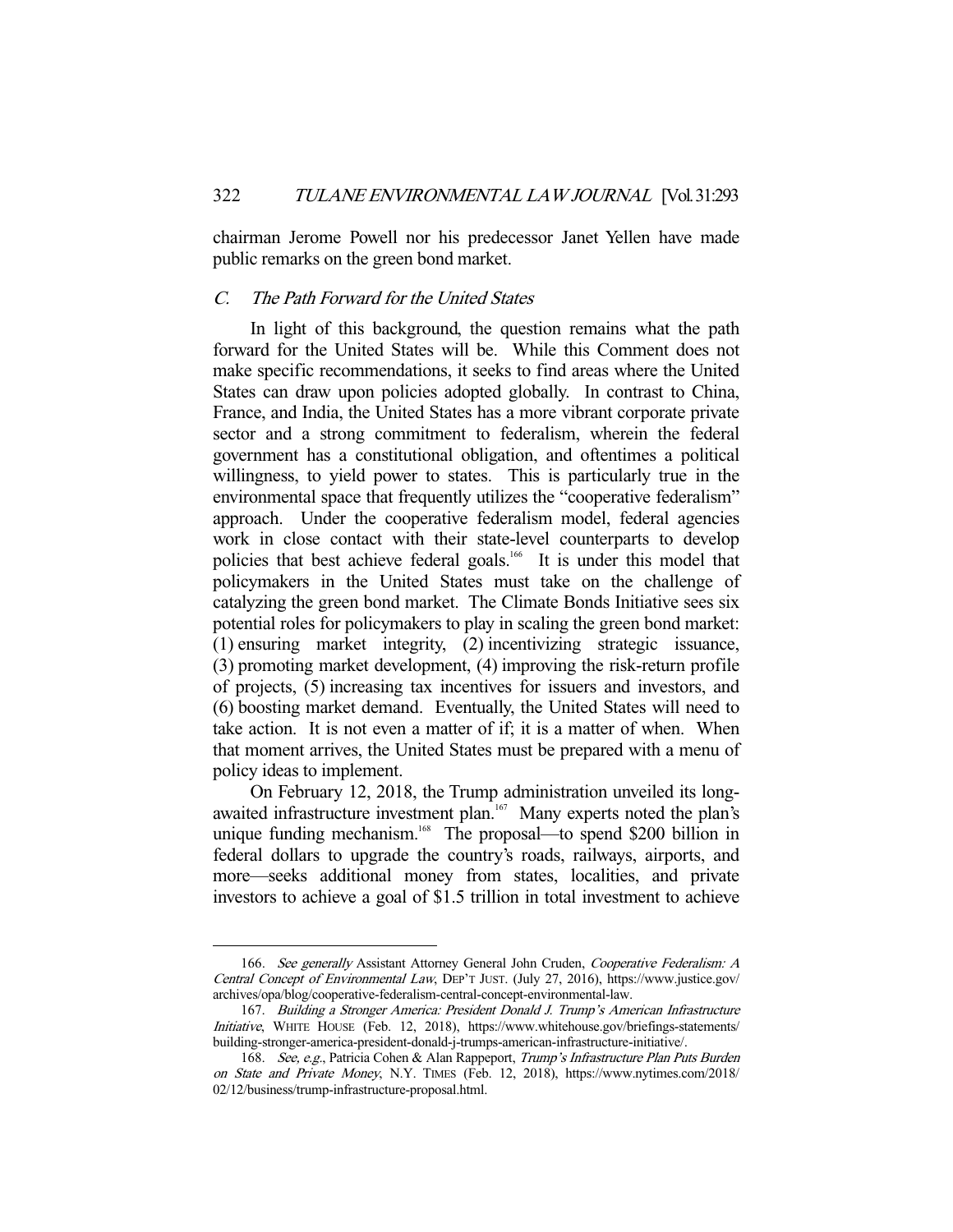the plan's goals.<sup>169</sup> If approved, the plan would represent a shift in the federal government's approach towards financing infrastructure. The decision to focus on private infrastructure funding has rightly caused derision and concern among environmentalists and nonenvironmentalists alike, but with a boost from the federal government, there at least exists a possibility that green bonds could play an outsized role in financing the myriad of new projects. Under a future Democratic administration and Congress, there could be movement on two nascent bills in both the House of Representatives,<sup>170</sup> sponsored by Rep. Elizabeth Etsy (D-CT), and the United States Senate,<sup>171</sup> sponsored by Sen. Chris Murphy (D-CT), seeking \$10 billion in green bond issuance from the United States Treasury and the creation of a United States Green Bank.

 Despite the concern about the Trump administration, there are a number of encouraging trends in the United States' green economy that indicate states, municipalities, and businesses are moving forward with their green initiatives with or without government advocacy. It is noteworthy that the tax reform billed signed by President Trump in December 2017 preserved a production tax credit<sup>172</sup> and an investment tax credit $173$  that support wind and solar energy production, respectively.<sup>174</sup> In 2017, the largest green bond issuer in the United States was Fannie Mae, the government-state enterprise that provides housing finance.<sup>175</sup> Fannie Mae is the largest provider of thirty-year fixed mortgages in the United States and has placed a focus on selling "green mortgage-backed securities (green MBS)," issuing \$27.6 in green MBS in 2017.<sup>176</sup> Fannie Mae plays a vital role in adding liquidity to the bond market, allowing for banks and other entities to underwrite more bonds.

 Adding additional liquidity to the market is just one of the goals of California State Treasurer John Chiang. Chiang is the treasurer for a

 <sup>169.</sup> Id.

 <sup>170.</sup> H.R. 2995, 115th Cong. (2017).

 <sup>171.</sup> S. 1406, 115th Cong. (2017).

<sup>172.</sup> Renewable Electricity Production Tax Credit (PTC), DEP'T ENERGY, https://energy. gov/savings/renewable-electricity-production-tax-credit-ptc (last visited Feb. 25, 2018).

<sup>173.</sup> ITC Fact Sheet, SOLAR ENERGY INDUSTRIES ASS'N, https://www.seia.org/sites/ default/files/ITC%20101%20Fact%20Sheet%20Feb17.pdf (last visited Feb. 25, 2018).

<sup>174.</sup> U.S. Green Finance Sees a Clearer (and Brighter) Year Ahead, S&P GLOBAL RATING 3 (Jan. 30, 2018), https://www.spratings.com/documents/20184/1634005/US\_GreenFinance\_013 017.pdf/ab80a2c4-1696-4f8c-ac8e-e995d480cc38. The report noted that the bill passed without a single Democratic vote, indicating the value of the tax credits for growth that can withstand partisan pressures. Id. at 4.

 <sup>175.</sup> Press Release, Fannie Mae Wins Recognition as Largest Issuer of Green Bond by the Climate Bonds Initiative (Mar. 20, 2018), http://www.fanniemae.com/portal/media/corporatenews/2018/green-bond-award-6680.html.

 <sup>176.</sup> Id.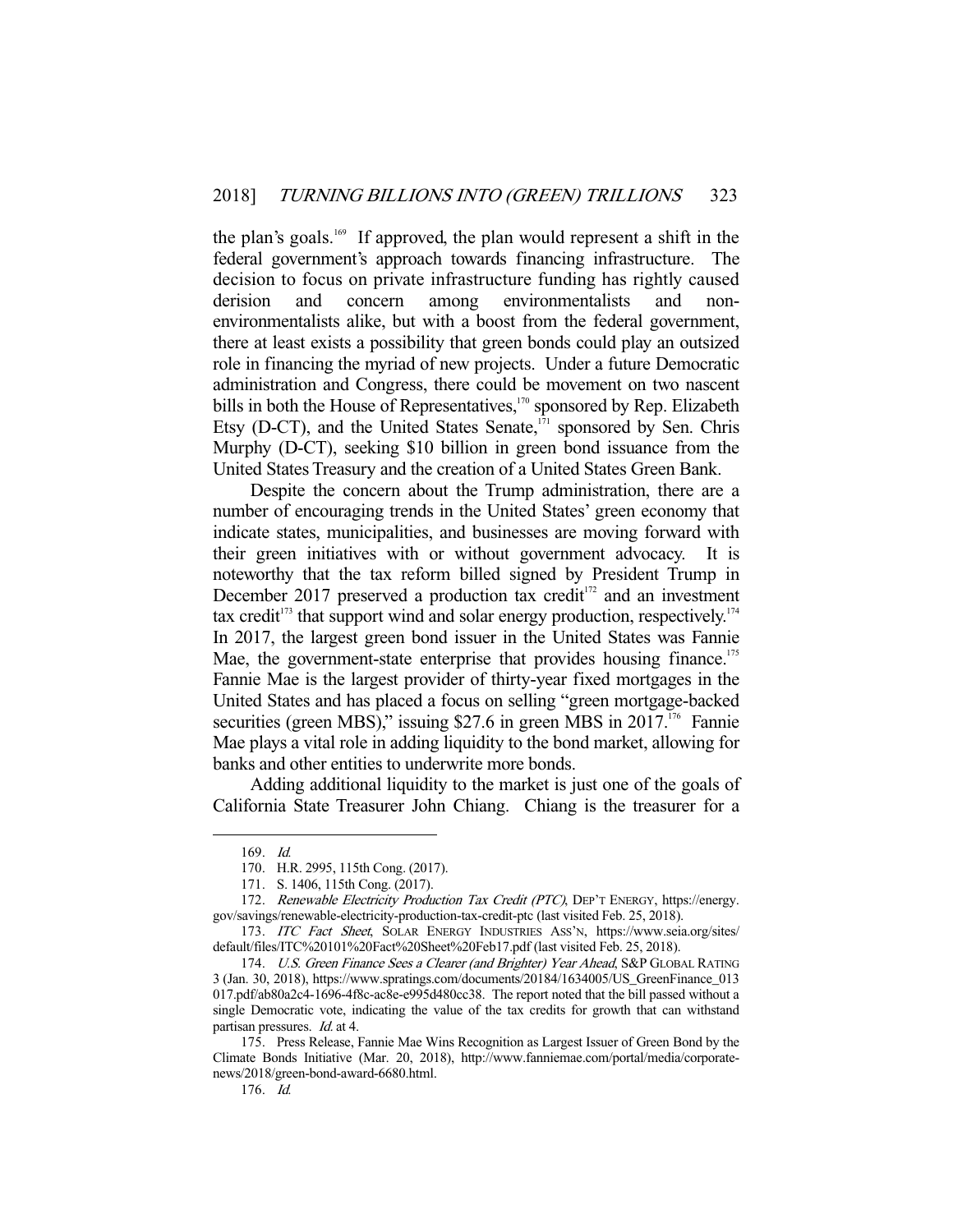state with the fifth largest economy in the world—giving him tremendous power to influence the green bond marketplace. anticipation of the first "Treasurer's Green Bonds Symposium" in late February 2018, the state treasurer's office compiled a report on the barriers and challenges to growing the green bond market by speaking to stakeholders and institutional actors in major U.S. financial markets.<sup>177</sup> The report, one of the broadest publicly available analyses by a policymaker, found that the pressure felt by potential issuers in the United States simply did not reach the levels of pressure felt in Europe and Asia.178 In 2014, institutional investors, money managers, and investment entities that applied some sort of ESG criteria held \$6.2 trillion in assets, which could possibly heighten the demand for green investment instruments.<sup>179</sup> Chiang's report notes that "official support for green bonds [in the United States] is fragmented" and that several additional factors dissuade U.S. issuers from seeking green labels, such as perceptions about cost, complexity, and legal risk.<sup>180</sup> In the United States, bond issuers are committed to, and often legally required to, seek the best price and cost of execution, and laws and the market generally allows for less consideration of sustainability. The report argued that a change in corporate fiduciary responsibility could also galvanize the market.<sup>181</sup> Additionally, participants in the report favored subsidies from the federal government that would state a preference for green bonds.

 Chiang's report and the overall approach of states like California leave observers with reason to remain hopeful. With the near-universal condemnation of the Trump's administration decision to pull out from the Paris Climate Accord, U.S. states, municipalities, and corporations appear not just resilient but encouraged, both socially and economically, to continue deepening their commitments to a green economy. With thoughtful policy decisions, the United States could greatly expand its share of green bond issuance and be a leader on the path to a trilliondollar future.

### V. CONCLUSION

 To fulfill its climate change mitigation potential, the green bond market will likely need to exceed \$1 trillion by 2020 and continue to grow into the future. Increasing the supply of green bonds in the

<sup>177.</sup> CHIANG, supra note 31.

<sup>178.</sup> *Id.* at 5.

 <sup>179.</sup> Id. at 9.

 <sup>180.</sup> Id. at 10.

<sup>181.</sup>  $Id$